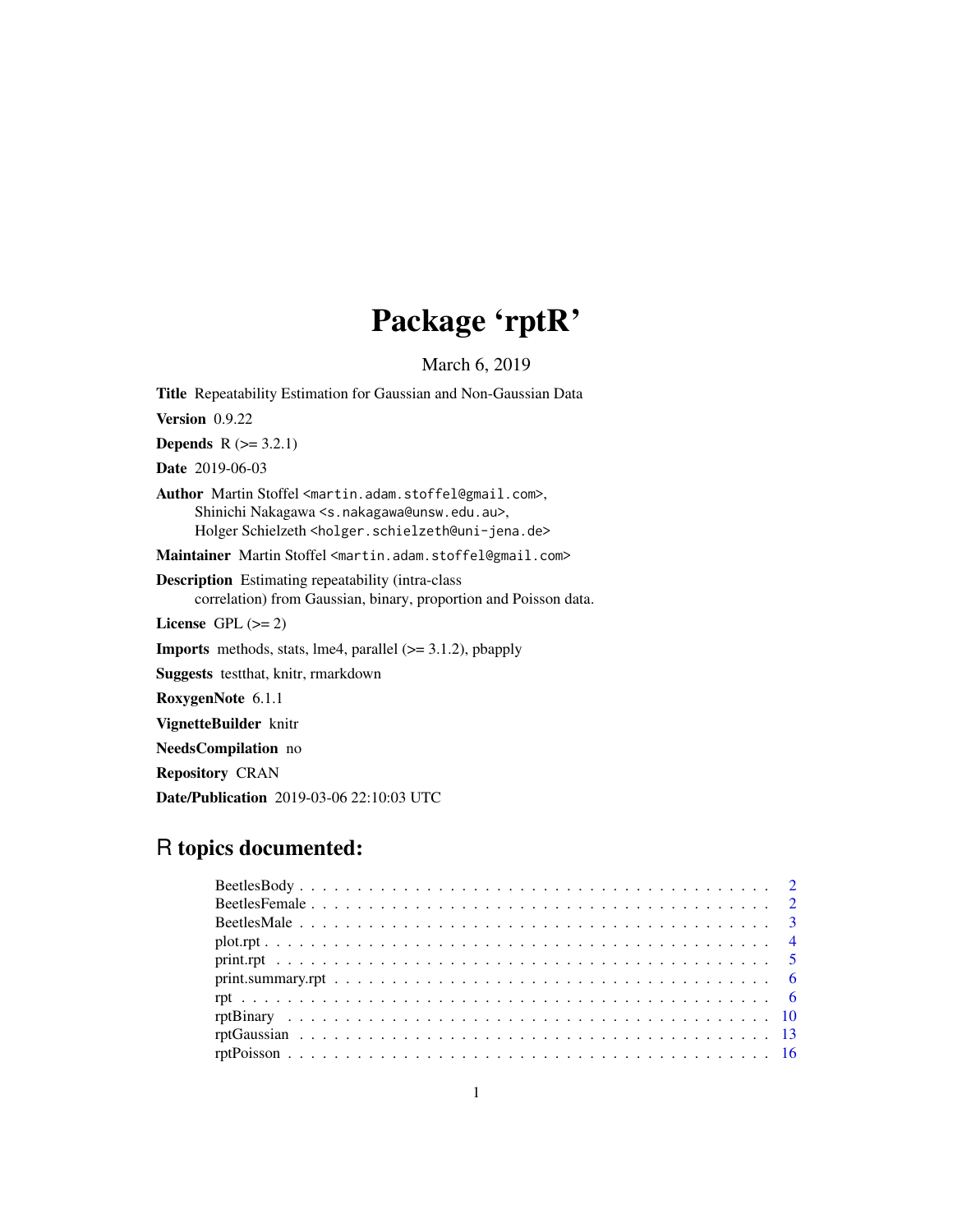# <span id="page-1-0"></span>2 BeetlesFemale

| Index |  |  |  |  |  |  |  |  |  |  |  |  |  |  |  |  |  |  |  |  |
|-------|--|--|--|--|--|--|--|--|--|--|--|--|--|--|--|--|--|--|--|--|
|       |  |  |  |  |  |  |  |  |  |  |  |  |  |  |  |  |  |  |  |  |
|       |  |  |  |  |  |  |  |  |  |  |  |  |  |  |  |  |  |  |  |  |

BeetlesBody *BeetlesBody dataset*

#### Description

BeetlesBody dataset

#### Details

This is an simulated dataset which was used as a toy example for a different purpose (Nakagawa  $\&$ Schielzeth 2013). It offers a balanced dataset with rather simple structure, sizable effects and decent sample size, just right for demonstrating some features of rptR. Sufficient sample size is required in particular for the non-Gaussian traits, because those tend to be more computationally demanding and less rich in information per data point than simple Gaussian traits.

In brief the imaginary sampling design of the simulated dataset is as follows. Beetle larvae were sampled from 12 populations ('Population') with samples taken from two discrete microhabitats at each location ('Habitat'). Samples were split in equal proportion and raised in two dietary treatments ('Treatment'). Beetles were sexed at the pupal stage ('Sex') and pupae were kept in sexhomogeneous containers ('Container'). The phenotype in this dataset is body length ('BodyL').

#### References

Nakagawa, S. & Schielzeth, H. (2013) *A general and simple method for obtaining R2 from generalized linear mixed-effects models*. Methods in Ecology and Evolution 4: 133-142.

BeetlesFemale *BeetlesFemale dataset*

#### Description

BeetlesFemale dataset

# Details

This is an simulated dataset which was used as a toy example for a different purpose (Nakagawa  $\&$ Schielzeth 2013). It offers a balanced dataset with rather simple structure, sizable effects and decent sample size, just right for demonstrating some features of rptR. Sufficient sample size is required in particular for the non-Gaussian traits, because those tend to be more computationally demanding and less rich in information per data point than simple Gaussian traits.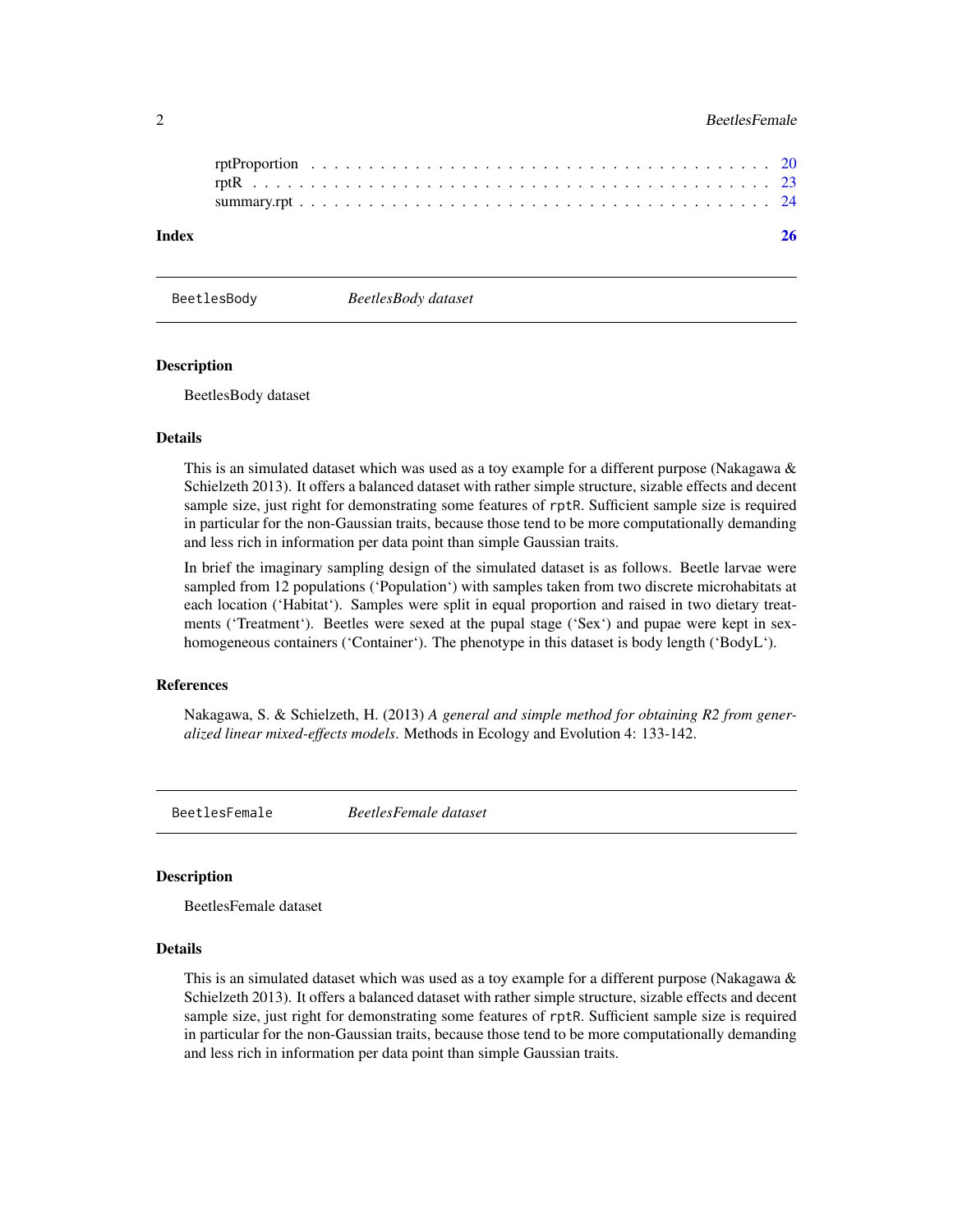#### <span id="page-2-0"></span>BeetlesMale 3

In brief the imaginary sampling design of the simulated dataset is as follows. Beetle larvae were sampled from 12 populations ('Population') with samples taken from two discrete microhabitats at each location ('Habitat'). Samples were split in equal proportion and raised in two dietary treatments ('Treatment'). Beetles were sexed at the pupal stage ('Sex') and pupae were kept in sexhomogeneous containers ('Container'). The phenotype in this dataset is the number of eggs laid by female beetles ('Egg').

#### References

Nakagawa, S. & Schielzeth, H. (2013) *A general and simple method for obtaining R2 from generalized linear mixed-effects models*. Methods in Ecology and Evolution 4: 133-142.

BeetlesMale *BeetlesMale dataset*

#### Description

BeetlesMale dataset

# **Details**

This is an simulated dataset which was used as a toy example for a different purpose (Nakagawa  $\&$ Schielzeth 2013). It offers a balanced dataset with rather simple structure, sizable effects and decent sample size, just right for demonstrating some features of rptR. Sufficient sample size is required in particular for the non-Gaussian traits, because those tend to be more computationally demanding and less rich in information per data point than simple Gaussian traits.

In brief the imaginary sampling design of the simulated dataset is as follows. Beetle larvae were sampled from 12 populations ('Population') with samples taken from two discrete microhabitats at each location ('Habitat'). Samples were split in equal proportion and raised in two dietary treatments ('Treatment'). Beetles were sexed at the pupal stage ('Sex') and pupae were kept in sex-homogeneous containers ('Container'). The phenotype in this dataset is a binary variable containing the two distinct color morphs of males: dark and reddish-brown ('Colour').

#### References

Nakagawa, S. & Schielzeth, H. (2013) *A general and simple method for obtaining R2 from generalized linear mixed-effects models*. Methods in Ecology and Evolution 4: 133-142.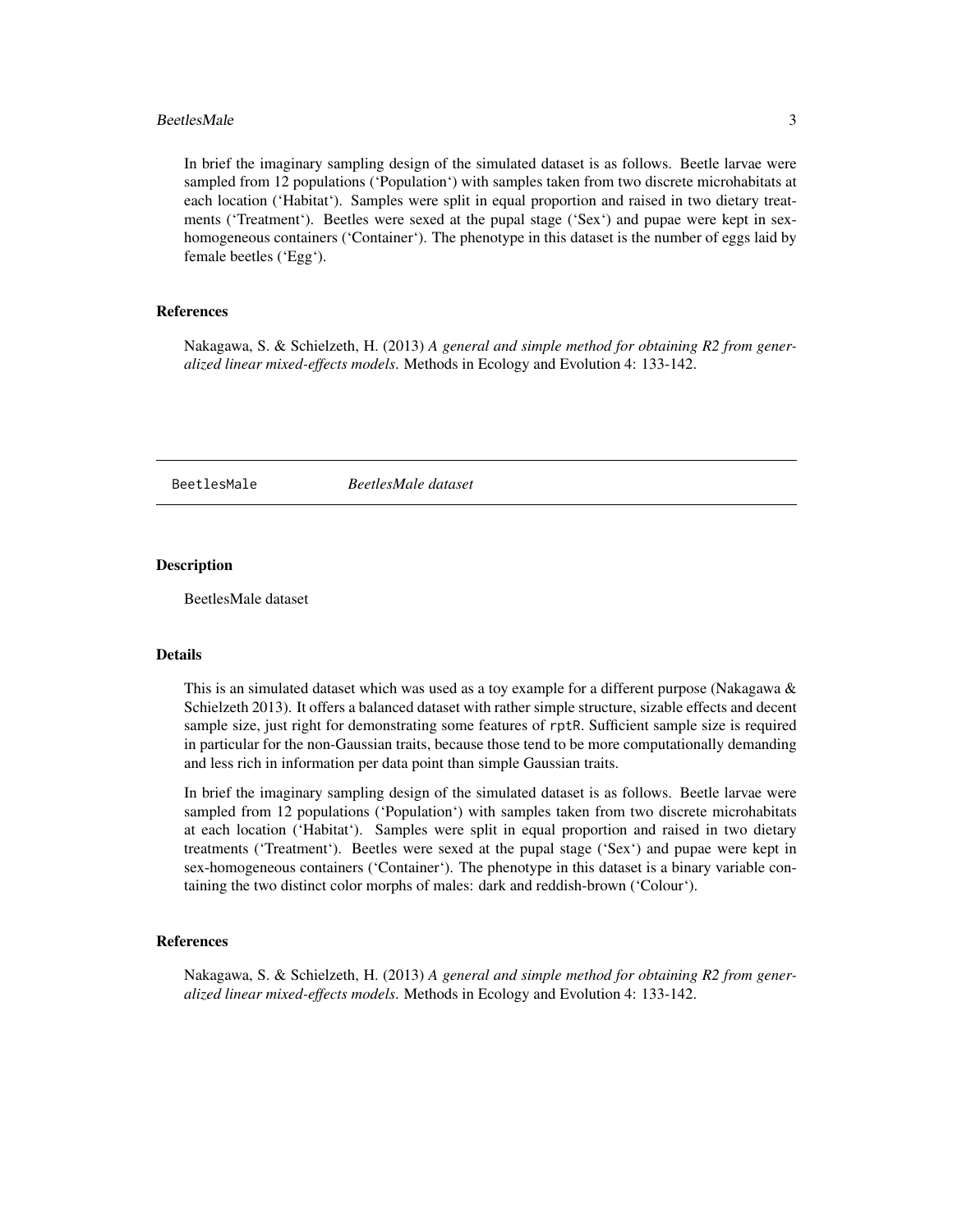<span id="page-3-1"></span><span id="page-3-0"></span>

# Description

Plots the distribution of repeatability estimates from bootstrapping and permutation tests.

#### Usage

```
## S3 method for class 'rpt'
plot(x, grname = names(x$ngroups), scale = c("link",
  "original"), type = c("boot", "permut"), main = NULL,
 breaks = "FD", xlab = NULL, ...)
```
# Arguments

| x        | An rpt object returned from one of the rpt functions.                             |
|----------|-----------------------------------------------------------------------------------|
| grname   | The name of the grouping factor to plot.                                          |
| scale    | Either "link" or "original" scale results for results of non-Gaussian functions.  |
| type     | Either "boot" or "permut" for plotting the results of bootstraps or permutations. |
| main     | Plot title                                                                        |
| breaks   | hist() argument                                                                   |
| xlab     | x-axis title                                                                      |
| $\cdots$ | Additional arguments to the hist() function for customized plotting.              |

# Value

A histogram of the distribution of bootstrapping or permutation test estimates of the repeatability including a confidence interval (CI).

# Author(s)

Holger Schielzeth (holger.schielzeth@uni-jena.de), Shinichi Nakagawa (s.nakagawa@unsw.edu.au), Martin Stoffel (martin.adam.stoffel@gmail.com)

# References

Nakagawa, S. & Schielzeth, H. (2010) *Repeatability for Gaussian and non-Gaussian data: a practical guide for biologists*. Biological Reviews 85: 935-956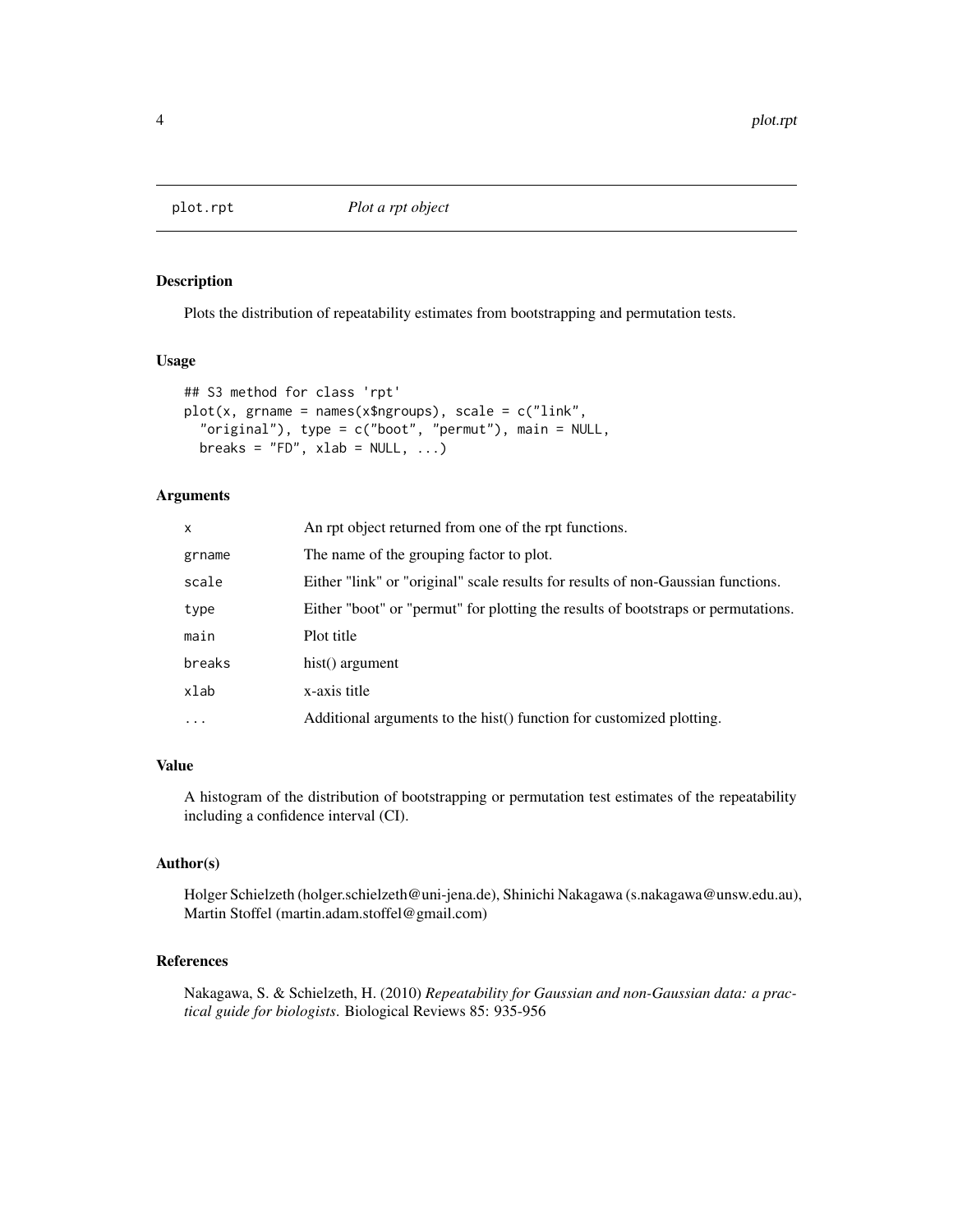<span id="page-4-0"></span>

# Description

Displays the results a rpt object (i.e. the result of a rpt function call) in a nice form.

#### Usage

```
## S3 method for class 'rpt'
print(x, \ldots)
```
# Arguments

| $\mathsf{x}$ | An rpt object returned from one of the rpt functions |
|--------------|------------------------------------------------------|
| $\cdot$      | Additional arguments; none are used in this method.  |

# Value

Abbreviations in the print.rpt output:

| R           | Repeatability.                                                  |
|-------------|-----------------------------------------------------------------|
| <b>SE</b>   | Standard error of R.                                            |
| CI          | Confidence interval of R derived from parametric bootstrapping. |
| P           | P-value                                                         |
| LRT         | Likelihood-ratio test                                           |
| Permutation | Permutation of residuals                                        |

# Author(s)

Holger Schielzeth (holger.schielzeth@uni-jena.de), Shinichi Nakagawa (s.nakagawa@unsw.edu.au), Martin Stoffel (martin.adam.stoffel@gmail.com)

# References

Nakagawa, S. & Schielzeth, H. (2010) *Repeatability for Gaussian and non-Gaussian data: a practical guide for biologists*. Biological Reviews 85: 935-956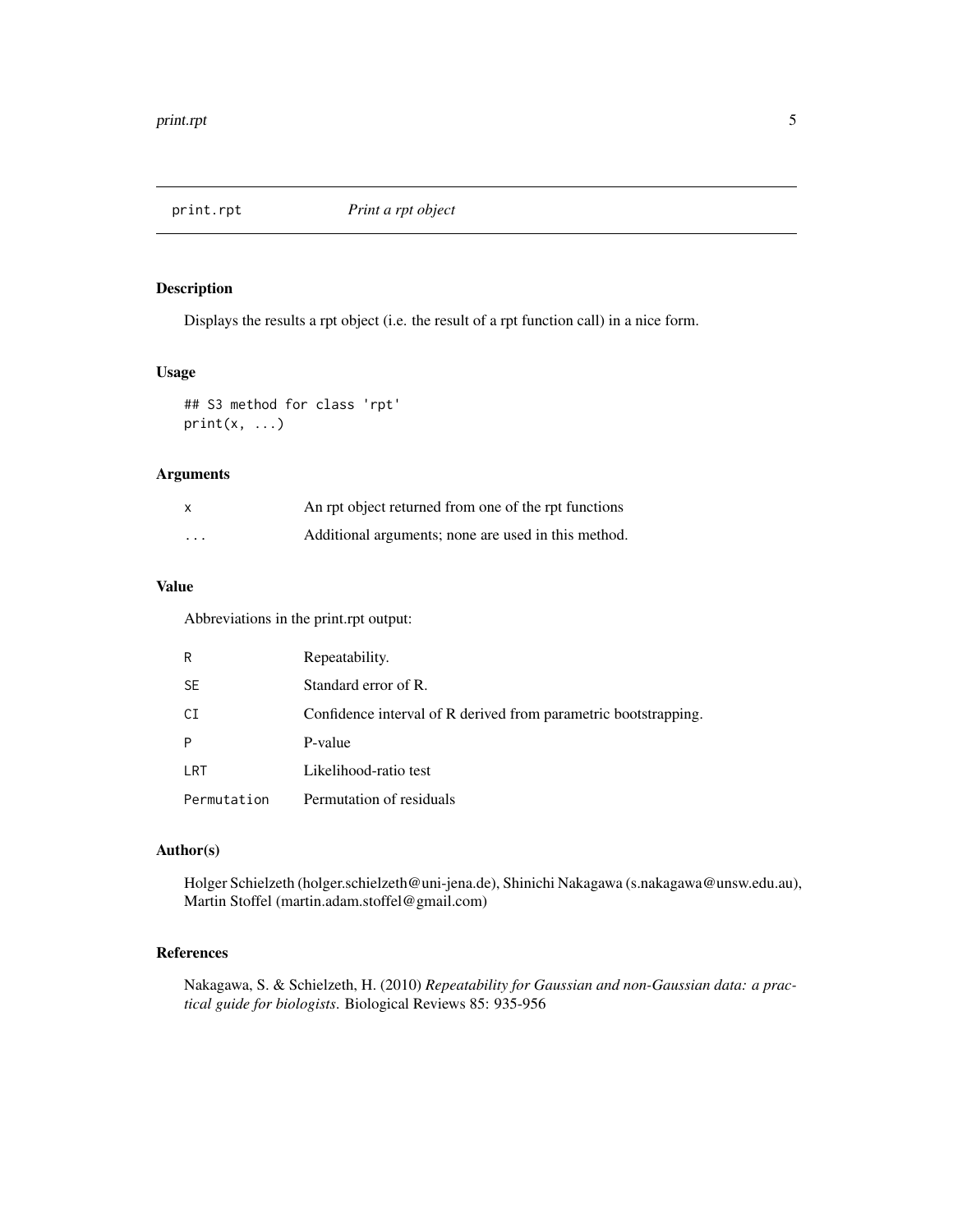<span id="page-5-0"></span>print.summary.rpt *Prints the summary of a rpt object*

#### Description

Displays the summary of an rpt object (i.e. the result of a rpt function call) in an extended form.

#### Usage

```
## S3 method for class 'summary.rpt'
print(x, \ldots)
```
#### Arguments

|          | An rpt object returned from one of the rpt functions |
|----------|------------------------------------------------------|
| $\cdots$ | Additional arguments; none are used in this method.  |

#### Author(s)

Holger Schielzeth (holger.schielzeth@uni-jena.de), Shinichi Nakagawa (s.nakagawa@unsw.edu.au), Martin Stoffel (martin.adam.stoffel@gmail.com)

#### References

Nakagawa, S. and Schielzeth, H. (2010) *Repeatability for Gaussian and non-Gaussian data: a practical guide for biologists*. Biological Reviews 85: 935-956

<span id="page-5-1"></span>rpt *Repeatability Estimation for Gaussian and Non-Gaussian Data*

### Description

A wrapper function for (adjusted) repeatability estimation from generalized linear mixed-effects models fitted by restricted maximum likelihood (REML). Calls specialised functions depending of the choice of datatype and method.

#### Usage

```
rpt(formula, grname, data, datatype = c("Gaussian", "Binary",
 "Proportion", "Poisson"), link = c("logit", "probit", "log", "sqrt"),
 CI = 0.95, nboot = 1000, npermut = 0, parallel = FALSE,
 ncores = NULL, ratio = TRUE, adjusted = TRUE, expect = "meanobs",
 rptObj = NULL, update = FALSE)
```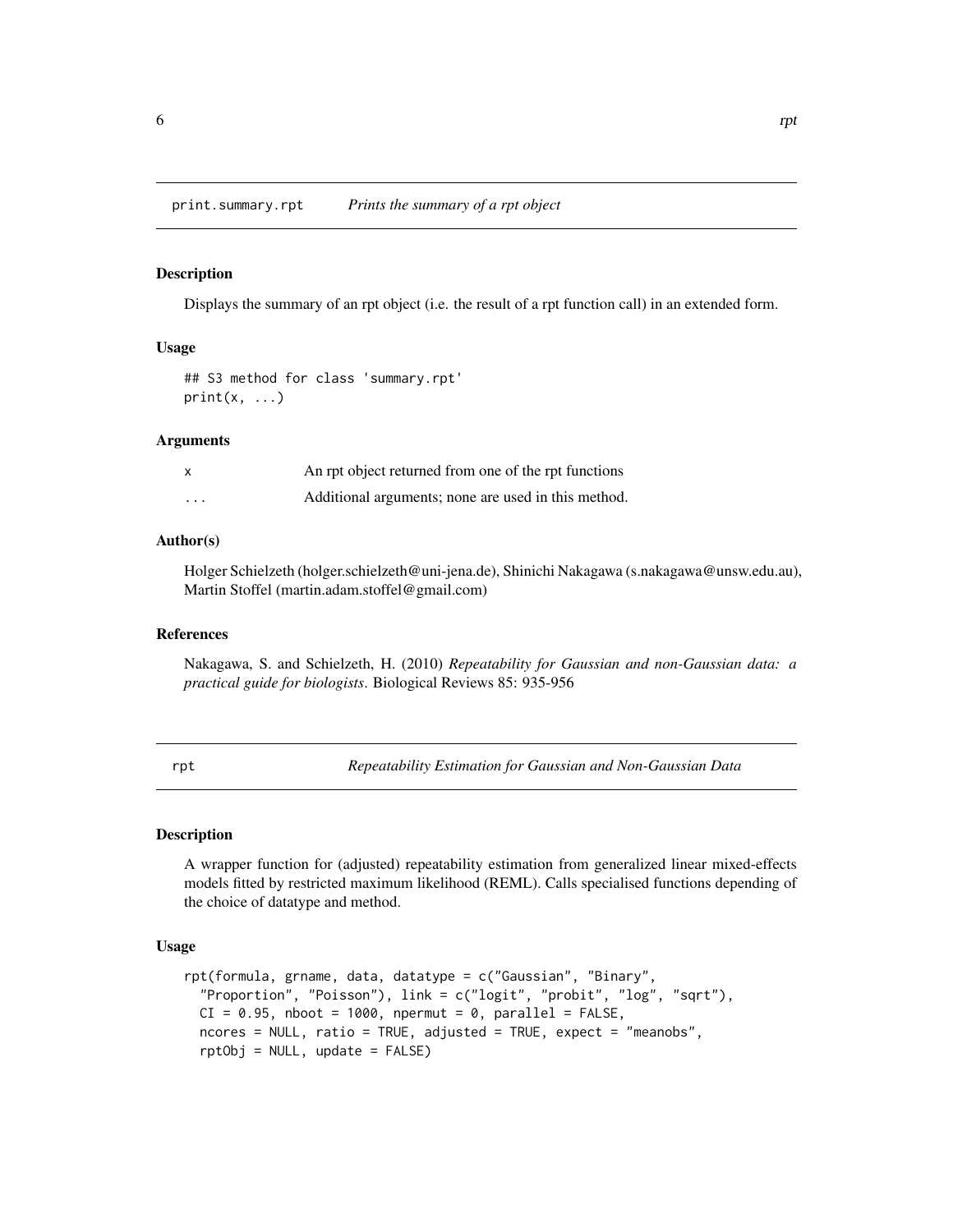<span id="page-6-0"></span>

| formula  | Formula as used e.g. by $l$ mer. The grouping factor(s) of interest needs to be<br>included as a random effect, e.g. '(1 groups)'. Covariates and additional random<br>effects can be included to estimate adjusted repeatabilities.                                                                                                                                                                                                                                                                                                                                                                                                                                                     |
|----------|------------------------------------------------------------------------------------------------------------------------------------------------------------------------------------------------------------------------------------------------------------------------------------------------------------------------------------------------------------------------------------------------------------------------------------------------------------------------------------------------------------------------------------------------------------------------------------------------------------------------------------------------------------------------------------------|
| grname   | A character string or vector of character strings giving the name(s) of the group-<br>ing factor(s), for which the repeatability should be estimated. Spelling needs to<br>match the random effect names as given in formula and terms have to be set in<br>quotation marks. The reseved terms "Residual", "Overdispersion" and "Fixed"<br>allow the estimation of overdispersion variance, residual variance and variance<br>explained by fixed effects, respectively.                                                                                                                                                                                                                  |
| data     | A dataframe that contains the variables included in the formula and grname<br>arguments.                                                                                                                                                                                                                                                                                                                                                                                                                                                                                                                                                                                                 |
| datatype | Character string specifying the data type ('Gaussian', 'Binary', 'Proportion',<br>'Poisson').                                                                                                                                                                                                                                                                                                                                                                                                                                                                                                                                                                                            |
| link     | Character string specifying the link function. Ignored for 'Gaussian' datatype.                                                                                                                                                                                                                                                                                                                                                                                                                                                                                                                                                                                                          |
| СI       | Width of the required confidence interval between $0$ and $1$ (defaults to $0.95$ ).                                                                                                                                                                                                                                                                                                                                                                                                                                                                                                                                                                                                     |
| nboot    | Number of parametric bootstraps for interval estimation (defaults to 1000). Larger<br>numbers of bootstraps give a better asymtotic CI, but may be time-consuming.<br>Bootstrapping can be switch off by setting nboot $= 0$ . See also <b>Details</b> below.                                                                                                                                                                                                                                                                                                                                                                                                                            |
| npermut  | Number of permutations used when calculating asymptotic p-values (defaults to<br>0). Larger numbers of permutations give a better asymtotic p-values, but may<br>be time-consuming (in particular when multiple grouping factors are specified).<br>Permutaton tests can be switch off by setting npermut = $0$ . See also <b>Details</b><br>below.                                                                                                                                                                                                                                                                                                                                      |
| parallel | Boolean to express if parallel computing should be applied (defaults to FALSE).<br>If TRUE, bootstraps and permutations will be distributed across multiple cores.                                                                                                                                                                                                                                                                                                                                                                                                                                                                                                                       |
| ncores   | Specifying the number of cores to use for parallelization. On default, all but one<br>of the available cores are used.                                                                                                                                                                                                                                                                                                                                                                                                                                                                                                                                                                   |
| ratio    | Boolean to express if variances or ratios of variance should be estimated. If<br>FALSE, the variance(s) are returned without forming ratios. If TRUE (the de-<br>fault) ratios of variances (i.e. repeatabilities) are estimated.                                                                                                                                                                                                                                                                                                                                                                                                                                                        |
| adjusted | Boolean to express if adjusted or unadjusted repeatabilities should be estimated.<br>If TRUE (the default), the variances explained by fixed effects (if any) will not<br>be part of the denominator, i.e. repeatabilities are calculated after controlling for<br>variation due to covariates. If FALSE, the varianced explained by fixed effects<br>(if any) will be added to the denominator.                                                                                                                                                                                                                                                                                         |
| expect   | A character string specifying the method for estimating the expectation in Pois-<br>son models with log link and in Binomial models with logit link (in all other<br>cases the agrument is ignored). The only valid terms are 'meanobs' and 'latent'<br>(and 'liability for binary and proportion data). With the default 'meanobs', the<br>expectation is estimated as the mean of the observations in the sample. With<br>'latent', the expectation is estimated from estiamtes of the intercept and vari-<br>ances on the link scale. While this is a preferred solution, it is susceptible to<br>the distribution of fixed effect covariates and gives appropriate results typically |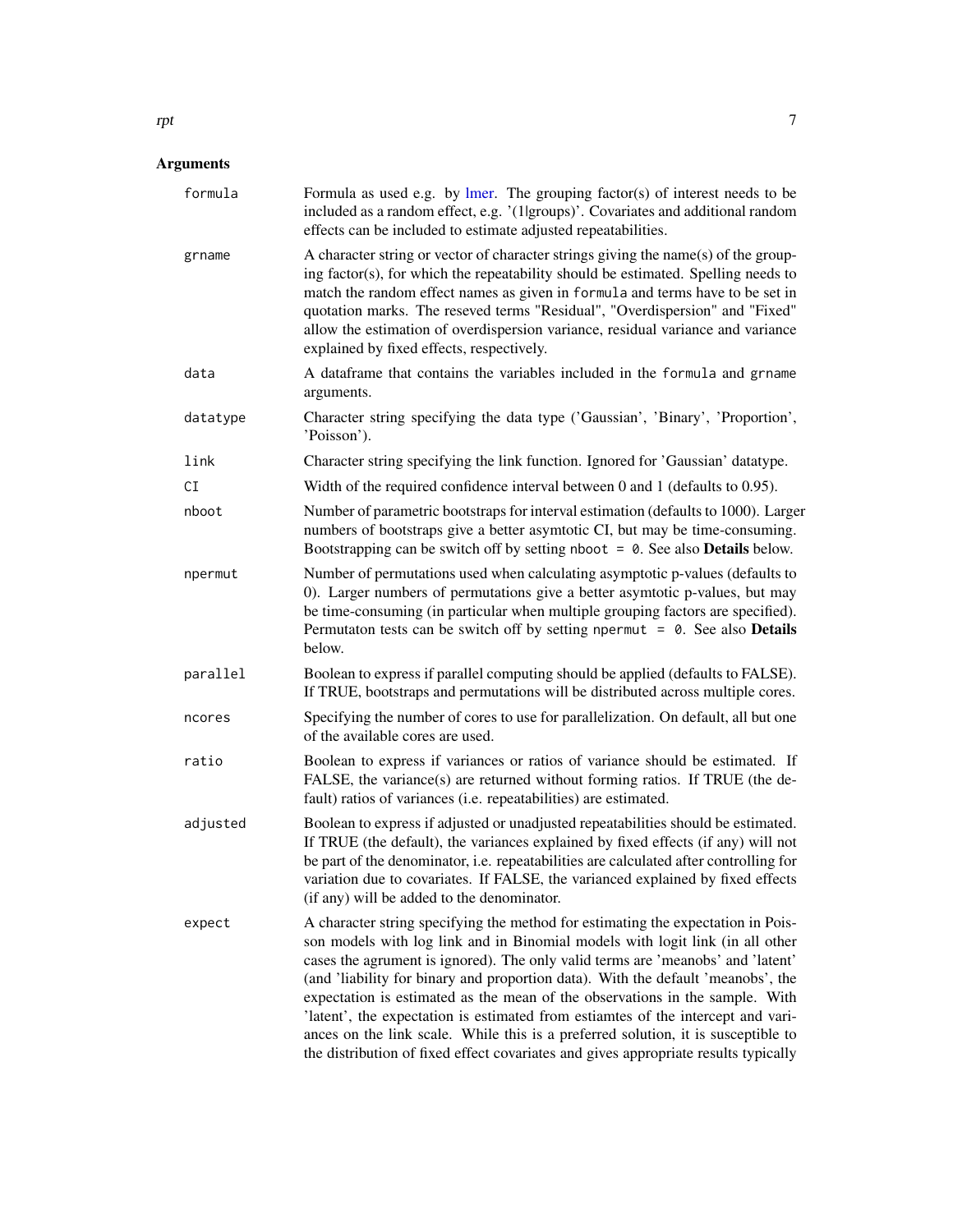<span id="page-7-0"></span>

|        | only when all covariances are centered to zero. With 'liability' estimates follow<br>formulae as presented in Nakagawa & Schielzeth $(2010)$ . Liability estimates<br>tend to be slightly higher.                                                       |
|--------|---------------------------------------------------------------------------------------------------------------------------------------------------------------------------------------------------------------------------------------------------------|
| rptObj | The output of a rptR function. Can be specified in combination with update $=$<br>TRUE to update bootstraps and permutations                                                                                                                            |
| update | If TRUE, the rpt object to be updated has to be inputted with the rptObj argu-<br>ment. The function just updates the permutations and bootstraps, so make sure<br>to specify all other arguments excactly like for the rpt object specified in rptObj. |

# **Details**

For datatype='Gaussian' calls function [rptGaussian,](#page-12-1) for datatype='Poisson' calls function [rptPoisson,](#page-15-1) for datatype='Binary' calls function [rptBinary,](#page-9-1) for datatype='Proportion' calls function [rptProportion.](#page-19-1)

Confidence intervals and standard errors are estimated by **parametric bootstrapping**. Under the assumption that the model is specified correctly, the fitted model can be used to generate response values that could potentially be obversed. Differences between the original data and the simulated response from the fitted model arise from sampling variation. The full model is then fitted to each simuated response vector. The distribution of estimates across all nboot replicates represents the design- and model-specific sampling variance and hence uncertainty of the estimates.

In addition to the likelihood-ratio test, the package uses **permutation tests** for null hypothesis testing. The general idea is to randomize data under the null hypothesis of no effect and then test in how many cases the estimates from the model reach or exceed those in the observed data. In the simplest case, a permutation test randomizes the vector of group identities against the response vector many times, followed by refitting the model and recalculating the repeatabilities. This provides a null distribution for the case that group identities are unrelated to the response. However, in more complex models involving multiple random effects and/or fixed effects, such a procedure will also break the data structure between the grouping factor of interest and other aspects of the experimental design. Therefore rptR implements a more robust alternative which works by fitting a model withouth the grouping factor of interest. It then adds the randomized residuals to the fitted values of this model, followed by recalculating the repeatability from the full model. This procedure maintains the general data structure and any effects other than the grouping effect of interest. The number of permutations can be adjusted with the nperm argument. By the logic of a null hypothsis testing, the observed data is one possible (albeit maybe unlikely) outcome under the null hypothesis. So the observed data is always included as one 'randomization' and the P value can thus never be lower than 1/nperm, because at least one randomization is as exteme as the observed data.

Note also that the likelihood-ratio test, since testing variances at the boundary of the possible parameter range (i.e. against zero), uses a mixture distribution of Chi-square distrbutions with zero and one degree of freedom as a reference. This ist equivalent to deviding the P value derived from a Chi-square distribution with one degree of freedom by two.

#### Value

Returns an object of class rpt. See specific functions for details.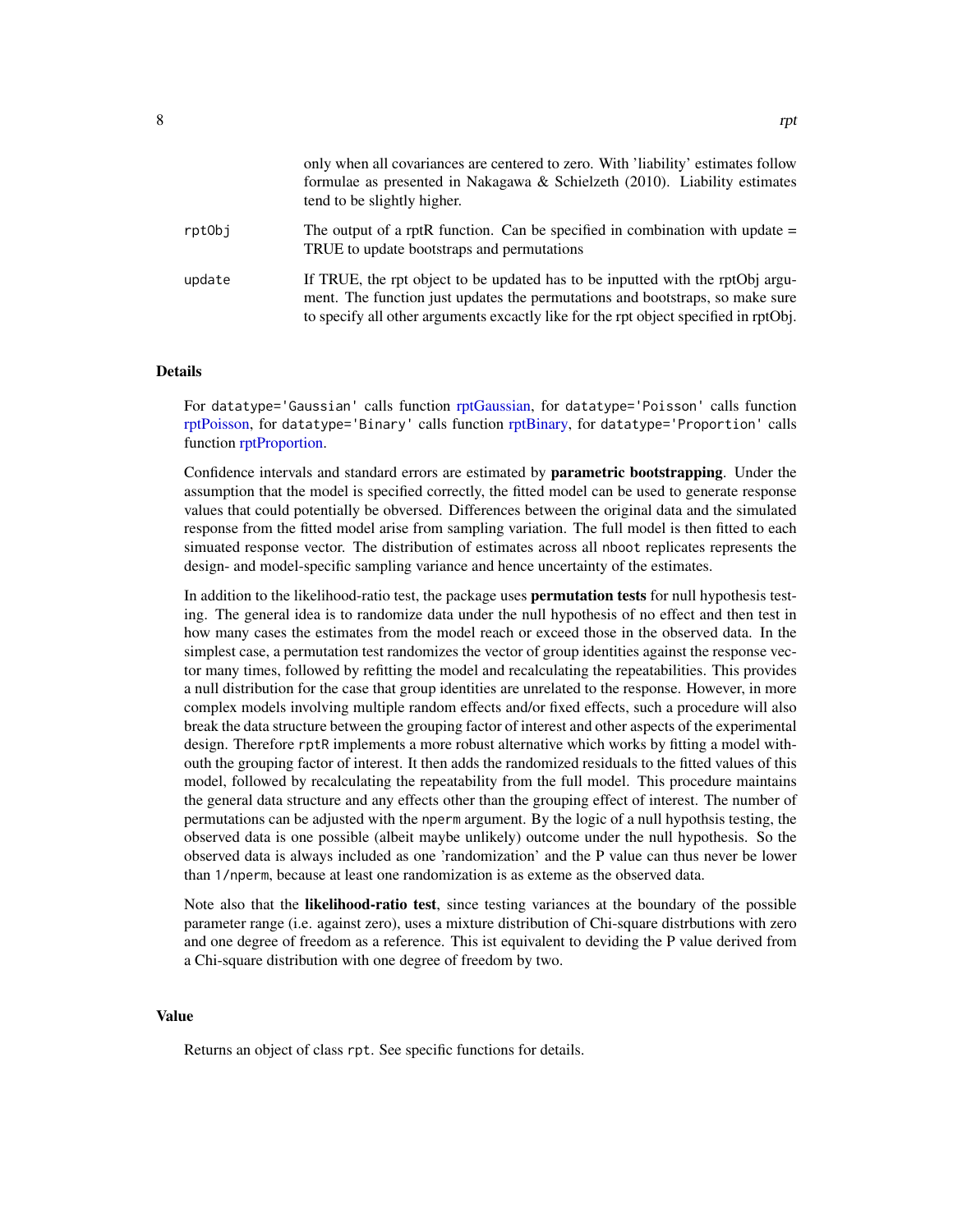#### <span id="page-8-0"></span>Author(s)

Holger Schielzeth (holger.schielzeth@uni-jena.de), Shinichi Nakagawa (s.nakagawa@unsw.edu.au), Martin Stoffel (martin.adam.stoffel@gmail.com)

#### References

Nakagawa, S. & Schielzeth, H. (2010) *Repeatability for Gaussian and non-Gaussian data: a practical guide for biologists*. Biological Reviews 85: 935-956.

# See Also

[rptR](#page-22-1)

#### Examples

```
# load data
data(BeetlesBody)
data(BeetlesMale)
data(BeetlesFemale)
# prepare proportion data
BeetlesMale$Dark <- BeetlesMale$Colour
BeetlesMale$Reddish <- (BeetlesMale$Colour-1)*-1
BeetlesColour <- aggregate(cbind(Dark, Reddish) ~ Treatment + Population + Container,
     data=BeetlesMale, FUN=sum)
# Note: nboot and npermut are set to 0 for speed reasons. Use larger numbers
# for the real analysis.
# gaussian data (example with a single random effect)
rpt(BodyL ~ (1|Population), grname="Population", data=BeetlesBody,
     nboot=0, npermut=0, datatype = "Gaussian")
# poisson data (example with two grouping levels and adjusted for fixed effect)
rpt(Egg ~ Treatment + (1|Container) + (1|Population), grname=c("Population"),
     data = BeetlesFemale, nboot=0, npermut=0, datatype = "Poisson")
## Not run:
# binary data (example with estimation of the fixed effect variance)
rpt(Colour ~ Treatment + (1|Container) + (1|Population),
     grname=c("Population", "Container", "Fixed"),
     data=BeetlesMale, nboot=0, npermut=0, datatype = "Binary", adjusted = FALSE)
# proportion data (example for the estimation of raw variances,
# including residual and fixed-effect variance)
rpt(cbind(Dark, Reddish) ~ Treatment + (1|Population),
     grname=c("Population", "Residual", "Fixed"), data=BeetlesColour,
     nboot=0, npermut=0, datatype = "Proportion", ratio=FALSE)
```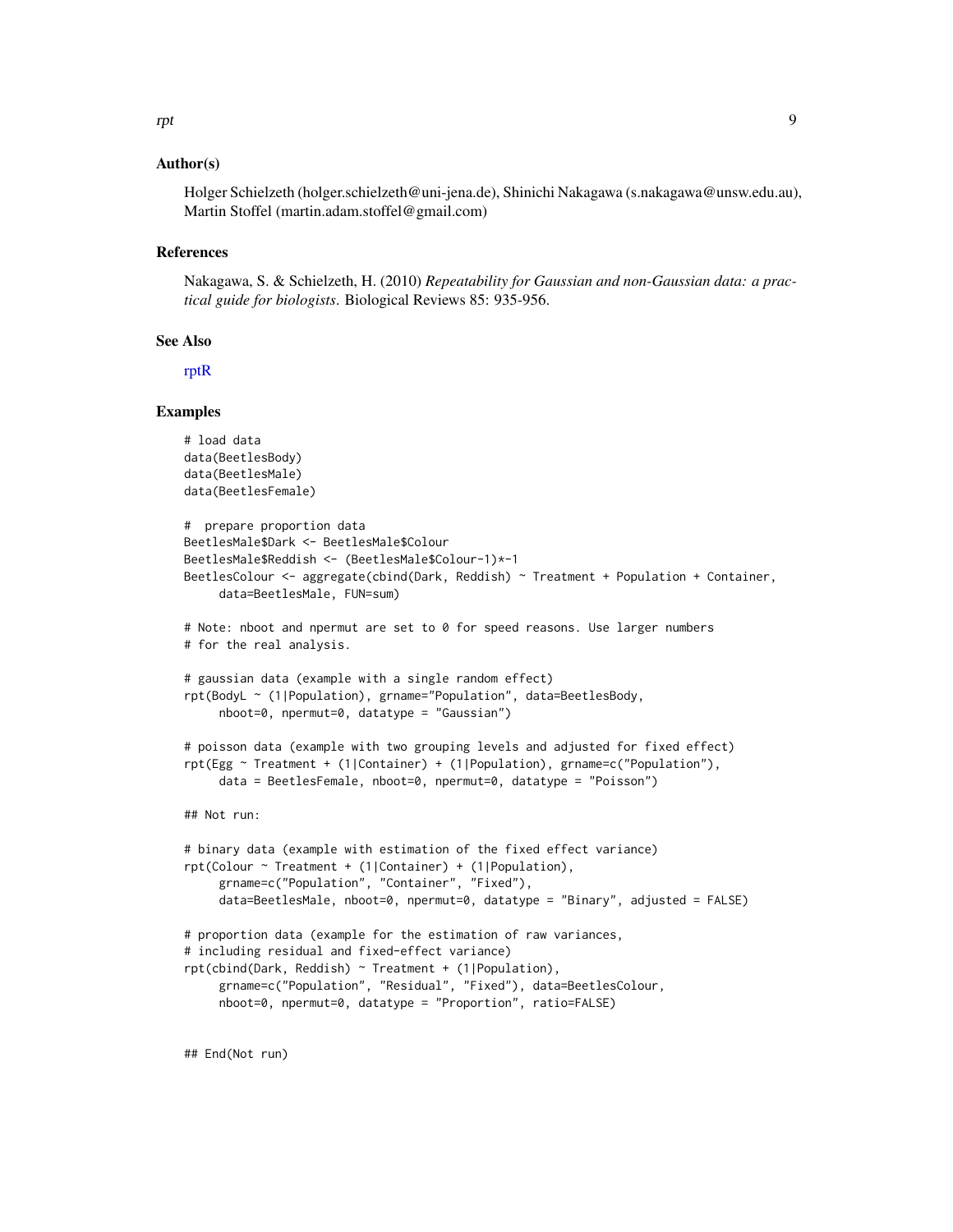<span id="page-9-1"></span><span id="page-9-0"></span>rptBinary *GLMM-based Repeatability Estimation for Binary Data*

# Description

Estimates repeatability from a generalized linear mixed-effects models fitted by restricted maximum likelihood (REML).

### Usage

```
rptBinary(formula, grname, data, link = c("logit", "probit"),
 CI = 0.95, nboot = 1000, npermut = 0, parallel = FALSE,
 ncores = NULL, ratio = TRUE, adjusted = TRUE, expect = "meanobs",
 rptObj = NULL, update = FALSE)
```

| formula  | Formula as used e.g. by $l$ mer. The grouping factor(s) of interest needs to be<br>included as a random effect, e.g. '(1 groups)'. Covariates and additional random<br>effects can be included to estimate adjusted repeatabilities.                                                                                                                                                                                                                                         |
|----------|------------------------------------------------------------------------------------------------------------------------------------------------------------------------------------------------------------------------------------------------------------------------------------------------------------------------------------------------------------------------------------------------------------------------------------------------------------------------------|
| grname   | A character string or vector of character strings giving the name(s) of the group-<br>ing factor(s), for which the repeatability should be estimated. Spelling needs to<br>match the random effect names as given in formula and terms have to be set<br>in quotation marks. The reseved terms "Residual", "Fixed" allow the estima-<br>tion of residual variance and variance explained by fixed effects, respectively.<br>"Overdispersion" is not available for rptBinary. |
| data     | A dataframe that contains the variables included in the formula and grname<br>arguments.                                                                                                                                                                                                                                                                                                                                                                                     |
| link     | Link function. Logit and probit are allowed, defaults to logit.                                                                                                                                                                                                                                                                                                                                                                                                              |
| CI       | Width of the required confidence interval between $0$ and $1$ (defaults to $0.95$ ).                                                                                                                                                                                                                                                                                                                                                                                         |
| nboot    | Number of parametric bootstraps for interval estimation (defaults to 1000). Larger<br>numbers of bootstraps give a better asymtotic CI, but may be time-consuming.<br>Bootstrapping can be switch off by setting nboot $= 0$ . See also <b>Details</b> below.                                                                                                                                                                                                                |
| npermut  | Number of permutations used when calculating asymptotic p-values (defaults to<br>0). Larger numbers of permutations give a better asymtotic p-values, but may<br>be time-consuming (in particular when multiple grouping factors are specified).<br>Permutaton tests can be switch off by setting npermut $= 0$ . See also <b>Details</b><br>below.                                                                                                                          |
| parallel | Boolean to express if parallel computing should be applied (defaults to FALSE).<br>If TRUE, bootstraps and permutations will be distributed across multiple cores.                                                                                                                                                                                                                                                                                                           |
| ncores   | Specifying the number of cores to use for parallelization. On default, all but one<br>of the available cores are used.                                                                                                                                                                                                                                                                                                                                                       |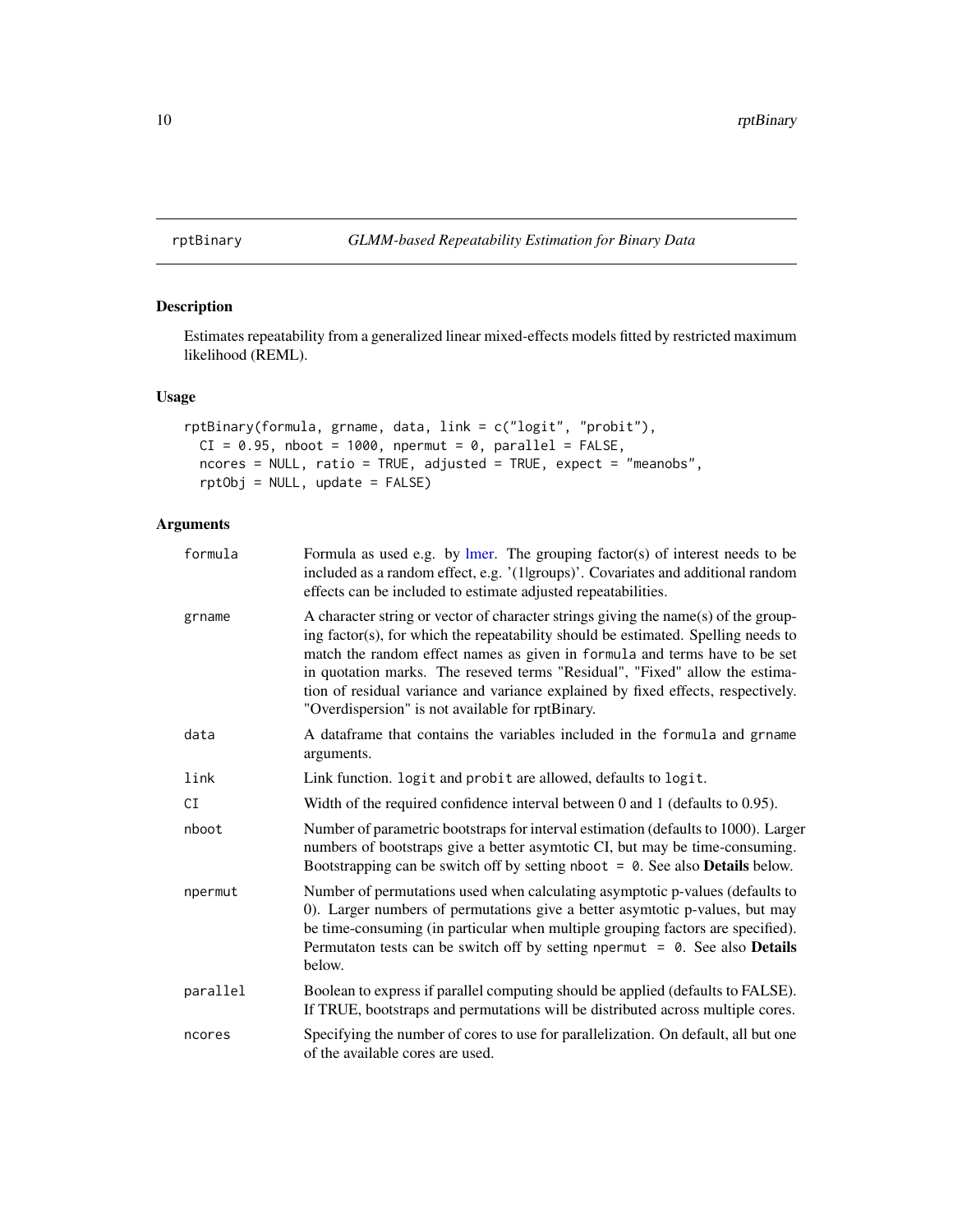#### <span id="page-10-0"></span>rptBinary 11

|          | FALSE, the variance(s) are returned without forming ratios. If TRUE (the de-<br>fault) ratios of variances (i.e. repeatabilities) are estimated.                                                                                                                                                                                                                                                                                                                                                                                                                                                                                                                                                                                                                                                                                                                                              |
|----------|-----------------------------------------------------------------------------------------------------------------------------------------------------------------------------------------------------------------------------------------------------------------------------------------------------------------------------------------------------------------------------------------------------------------------------------------------------------------------------------------------------------------------------------------------------------------------------------------------------------------------------------------------------------------------------------------------------------------------------------------------------------------------------------------------------------------------------------------------------------------------------------------------|
| adjusted | Boolean to express if adjusted or unadjusted repeatabilities should be estimated.<br>If TRUE (the default), the variances explained by fixed effects (if any) will not<br>be part of the denominator, i.e. repeatabilities are calculated after controlling for<br>variation due to covariates. If FALSE, the varianced explained by fixed effects<br>(if any) will be added to the denominator.                                                                                                                                                                                                                                                                                                                                                                                                                                                                                              |
| expect   | A character string specifying the method for estimating the expectation in Pois-<br>son models with log link and in Binomial models with logit link (in all other<br>cases the agrument is ignored). The only valid terms are 'meanobs' and 'latent'<br>(and 'liability for binary and proportion data). With the default 'meanobs', the<br>expectation is estimated as the mean of the observations in the sample. With<br>'latent', the expectation is estimated from estiamtes of the intercept and vari-<br>ances on the link scale. While this is a preferred solution, it is susceptible to<br>the distribution of fixed effect covariates and gives appropriate results typically<br>only when all covariances are centered to zero. With 'liability' estimates follow<br>formulae as presented in Nakagawa & Schielzeth $(2010)$ . Liability estimates<br>tend to be slightly higher. |
| rptObj   | The output of a rptR function. Can be specified in combination with update $=$<br>TRUE to update bootstraps and permutations                                                                                                                                                                                                                                                                                                                                                                                                                                                                                                                                                                                                                                                                                                                                                                  |
| update   | If TRUE, the rpt object to be updated has to be inputted with the rptObj argu-<br>ment. The function just updates the permutations and bootstraps, so make sure<br>to specify all other arguments excactly like for the rpt object specified in rptObj.                                                                                                                                                                                                                                                                                                                                                                                                                                                                                                                                                                                                                                       |

# Details

see details section of [rpt](#page-5-1) for details on parametric bootstrapping, permutation and likelihood-ratio tests.

### Value

Returns an object of class rpt that is a a list with the following elements:

| call          | Function call.                                                                                                                                                                                                                                                         |
|---------------|------------------------------------------------------------------------------------------------------------------------------------------------------------------------------------------------------------------------------------------------------------------------|
| datatype      | Response distribution (here: 'Binary').                                                                                                                                                                                                                                |
| CI            | Coverage of the confidence interval as specified by the CI argument.                                                                                                                                                                                                   |
| R             | data. frame with point estimates for repeatabilities. Columns represent group-<br>ing factors of interest. Rows show original and link scale repeatabilities (in this<br>order).                                                                                       |
| se            | data. Frame with approximate standard errors $(se)$ for repeatabilities. Columns<br>are groups of interest. Rows are original and link scale (in this order). Note<br>that the distribution might not be symmetrical, in which case the emphse is less<br>informative. |
| $CI$ $_{emp}$ | l ist of two elements containing the confidence intervals for repeatabilities on<br>the link and original scale, respectively. Within each list element, lower and<br>upper CI are columns and each row for each grouping factor of interest.                          |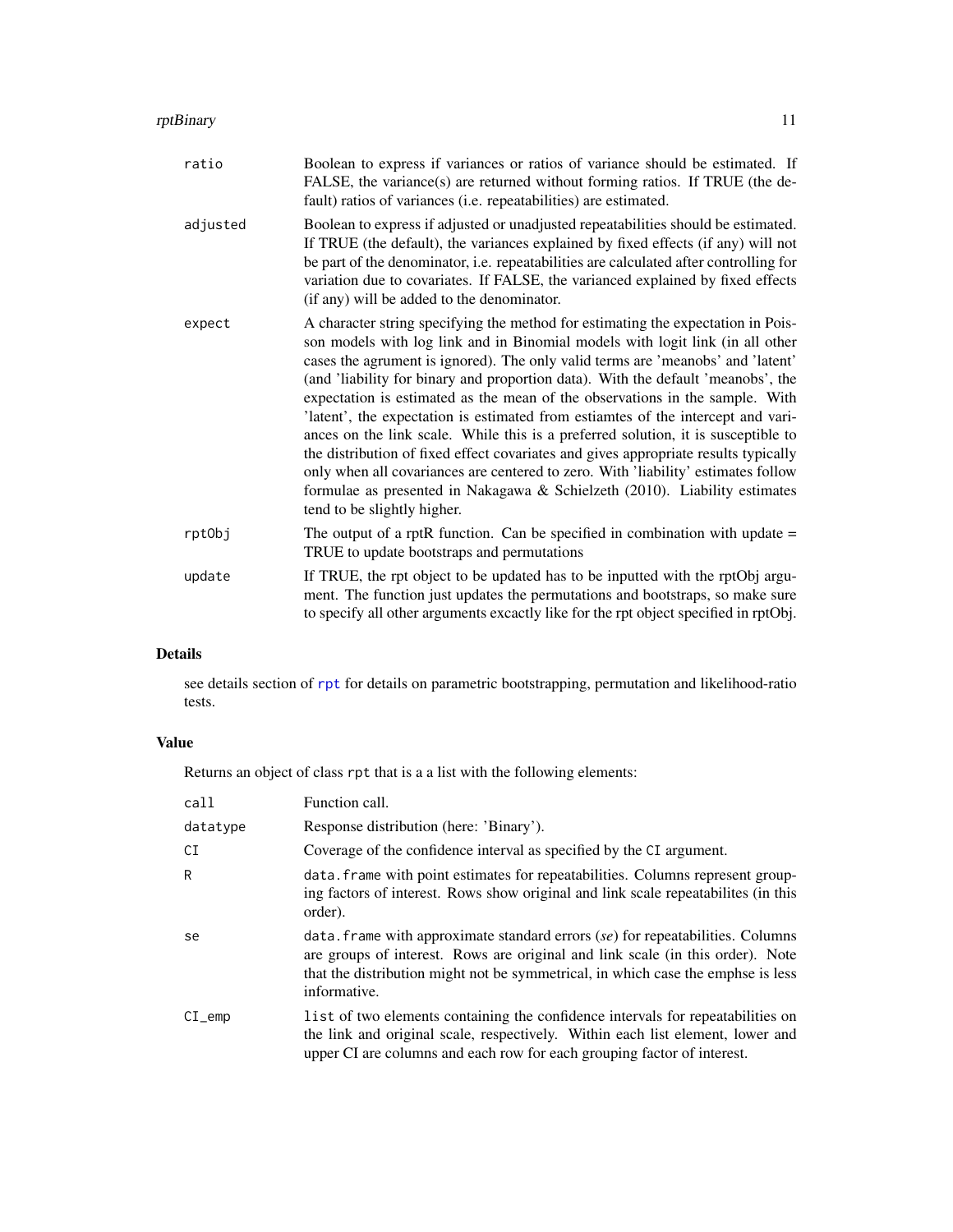<span id="page-11-0"></span>

| P             | data. frame with p-values from a significance test based on likelihood-ratios in<br>the first column and significance test based on permutation of residuals for both<br>the original and link scale in the second and third column. Each row represents<br>a grouping factor of interest.                             |
|---------------|------------------------------------------------------------------------------------------------------------------------------------------------------------------------------------------------------------------------------------------------------------------------------------------------------------------------|
| R_boot_link   | Parametric bootstrap samples for $R$ on the link scale. Each list element is a<br>grouping factor.                                                                                                                                                                                                                     |
| R_boot_org    | Parametric bootstrap samples for $R$ on the original scale. Each list element is<br>a grouping factor.                                                                                                                                                                                                                 |
| R_permut_link | Permutation samples for $R$ on the link scale. Each list element is a grouping<br>factor.                                                                                                                                                                                                                              |
| R_permut_org  | Permutation samples for $R$ on the original scale. Each list element is a group-<br>ing factor.                                                                                                                                                                                                                        |
| <b>LRT</b>    | List of two elements. LRT_mod is the likelihood for the full model and $(2)$<br>$LRT\_table$ is a data.frame for the reduced model(s) including columns for the<br>likelihood $logl\_red$ , the likelihood ratio(s) $LR\_D$ , p-value(s) $LR\_P$ and degrees<br>of freedom for the likelihood-ratio test(s) $LR_d f$ . |
| ngroups       | Number of groups for each grouping level.                                                                                                                                                                                                                                                                              |
| nobs          | Number of observations.                                                                                                                                                                                                                                                                                                |
| mod           | Fitted model.                                                                                                                                                                                                                                                                                                          |
| ratio         | Boolean. TRUE, if ratios have been estimated, FALSE, if variances have been<br>estimated                                                                                                                                                                                                                               |
| adjusted      | Boolean. TRUE, if estimates are adjusted                                                                                                                                                                                                                                                                               |
| all_warnings  | list with two elements. 'warnings_boot' and 'warnings_permut' contain warn-<br>ings from the lme4 model fitting of bootstrap and permutation samples, respec-<br>tively.                                                                                                                                               |

#### Author(s)

Holger Schielzeth (holger.schielzeth@uni-jena.de), Shinichi Nakagawa (s.nakagawa@unsw.edu.au) & Martin Stoffel (martin.adam.stoffel@gmail.com)

# References

Carrasco, J. L. & Jover, L. (2003) *Estimating the generalized concordance correlation coefficient through variance components*. Biometrics 59: 849-858.

Faraway, J. J. (2006) *Extending the linear model with R*. Boca Raton, FL, Chapman & Hall/CRC.

Nakagawa, S. & Schielzeth, H. (2010) *Repeatability for Gaussian and non-Gaussian data: a practical guide for biologists*. Biological Reviews 85: 935-956

# See Also

[rpt](#page-5-1)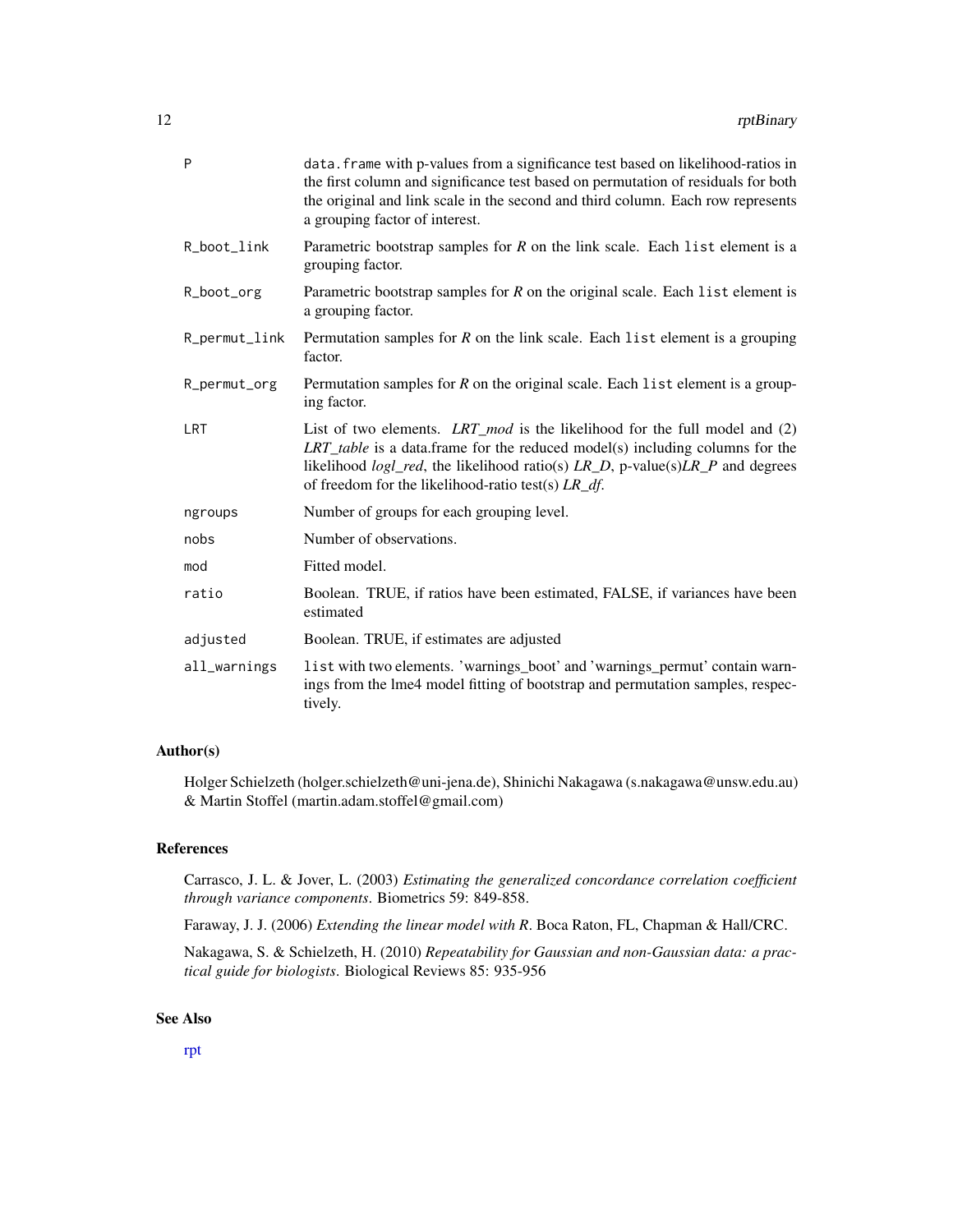# <span id="page-12-0"></span>rptGaussian 13

#### Examples

data(BeetlesMale) # Note: nboot and npermut are set to 0 for speed reasons. # repeatability with one grouping level rptBinary(Colour ~ (1|Population), grname=c("Population"), data=BeetlesMale, nboot=0, npermut=0) # unadjusted repeatabilities with fixed effects and # estimation of the fixed effect variance rptBinary(Colour ~ Treatment + (1|Container) + (1|Population), grname=c("Container", "Population", "Fixed"), data=BeetlesMale, nboot=0, npermut=0, adjusted=FALSE) ## Not run: # variance estimation of random effects and residual R\_est <- rptBinary(Colour ~ Treatment + (1|Container) + (1|Population),

```
## End(Not run)
```
<span id="page-12-1"></span>rptGaussian *LMM-based Repeatability Estimation for Gaussian Data*

grname=c("Container","Population","Residual"),

data = BeetlesMale, nboot=0, npermut=0, ratio = FALSE)

#### Description

Estimates the repeatability from a general linear mixed-effects models fitted by restricted maximum likelihood (REML).

#### Usage

```
rptGaussian(formula, grname, data, CI = 0.95, nboot = 1000,
  npermut = 0, parallel = FALSE, ncores = NULL, ratio = TRUE,
  adjusted = TRUE, rptObj = NULL, update = FALSE)
```

| formula | Formula as used e.g. by lmer. The grouping factor(s) of interest needs to be<br>included as a random effect, e.g. '(1 groups)'. Covariates and additional random<br>effects can be included to estimate adjusted repeatabilities.                        |
|---------|----------------------------------------------------------------------------------------------------------------------------------------------------------------------------------------------------------------------------------------------------------|
| grname  | A character string or vector of character strings giving the name(s) of the group-<br>ing factor(s), for which the repeatability should be estimated. Spelling needs to<br>match the random effect names as given in formula and terms have to be set in |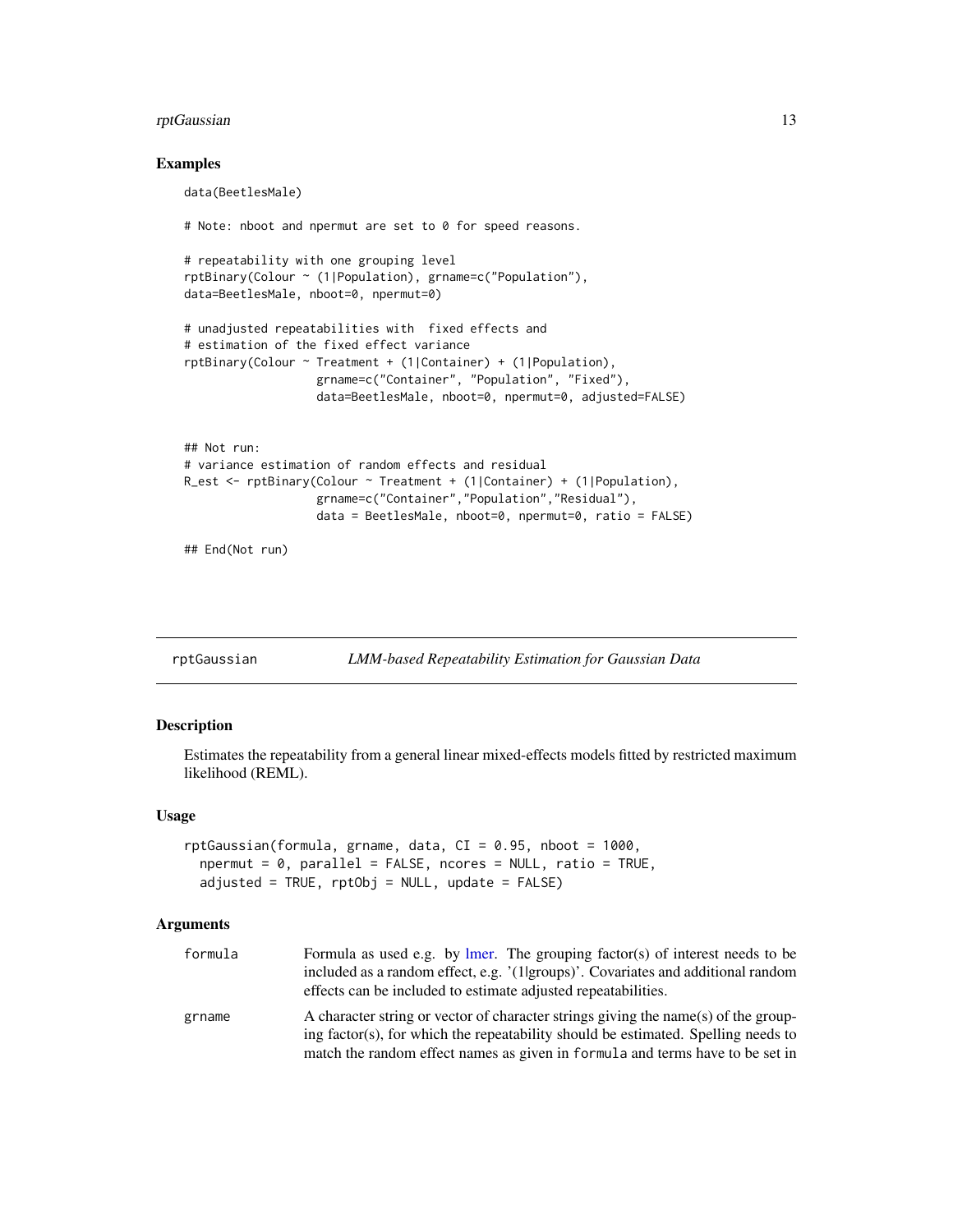<span id="page-13-0"></span>

|          | quotation marks. The reseved terms "Residual", "Overdispersion" and "Fixed"<br>allow the estimation of overdispersion variance, residual variance and variance<br>explained by fixed effects, respectively.                                                                                                                                                                                      |
|----------|--------------------------------------------------------------------------------------------------------------------------------------------------------------------------------------------------------------------------------------------------------------------------------------------------------------------------------------------------------------------------------------------------|
| data     | A dataframe that contains the variables included in the formula and grname<br>arguments.                                                                                                                                                                                                                                                                                                         |
| CI       | Width of the required confidence interval between $0$ and $1$ (defaults to $0.95$ ).                                                                                                                                                                                                                                                                                                             |
| nboot    | Number of parametric bootstraps for interval estimation (defaults to 1000). Larger<br>numbers of bootstraps give a better asymtotic CI, but may be time-consuming.<br>Bootstrapping can be switch off by setting nboot $= 0$ . See also <b>Details</b> below.                                                                                                                                    |
| npermut  | Number of permutations used when calculating asymptotic p-values (defaults to<br>0). Larger numbers of permutations give a better asymtotic p-values, but may<br>be time-consuming (in particular when multiple grouping factors are specified).<br>Permutaton tests can be switch off by setting npermut = $0$ . See also <b>Details</b><br>below.                                              |
| parallel | Boolean to express if parallel computing should be applied (defaults to FALSE).<br>If TRUE, bootstraps and permutations will be distributed across multiple cores.                                                                                                                                                                                                                               |
| ncores   | Specifying the number of cores to use for parallelization. On default, all but one<br>of the available cores are used.                                                                                                                                                                                                                                                                           |
| ratio    | Boolean to express if variances or ratios of variance should be estimated. If<br>FALSE, the variance(s) are returned without forming ratios. If TRUE (the de-<br>fault) ratios of variances (i.e. repeatabilities) are estimated.                                                                                                                                                                |
| adjusted | Boolean to express if adjusted or unadjusted repeatabilities should be estimated.<br>If TRUE (the default), the variances explained by fixed effects (if any) will not<br>be part of the denominator, i.e. repeatabilities are calculated after controlling for<br>variation due to covariates. If FALSE, the varianced explained by fixed effects<br>(if any) will be added to the denominator. |
| rptObj   | The output of a rptR function. Can be specified in combination with update $=$<br>TRUE to update bootstraps and permutations                                                                                                                                                                                                                                                                     |
| update   | If TRUE, the rpt object to be updated has to be inputted with the rptObj argu-<br>ment. The function just updates the permutations and bootstraps, so make sure<br>to specify all other arguments excactly like for the rpt object specified in rptObj.                                                                                                                                          |

# Details

see details section of [rpt](#page-5-1) for details on parametric bootstrapping, permutation and likelihood-ratio tests.

# Value

Returns an object of class rpt that is a a list with the following elements:

| call     | Function call.                                                                                |
|----------|-----------------------------------------------------------------------------------------------|
| datatype | Response distribution (here: 'Gaussian').                                                     |
| СI       | Coverage of the confidence interval as specified by the CI argument.                          |
| R        | data, frame with point estimates for repeatabilities for each grouping factor of<br>interest. |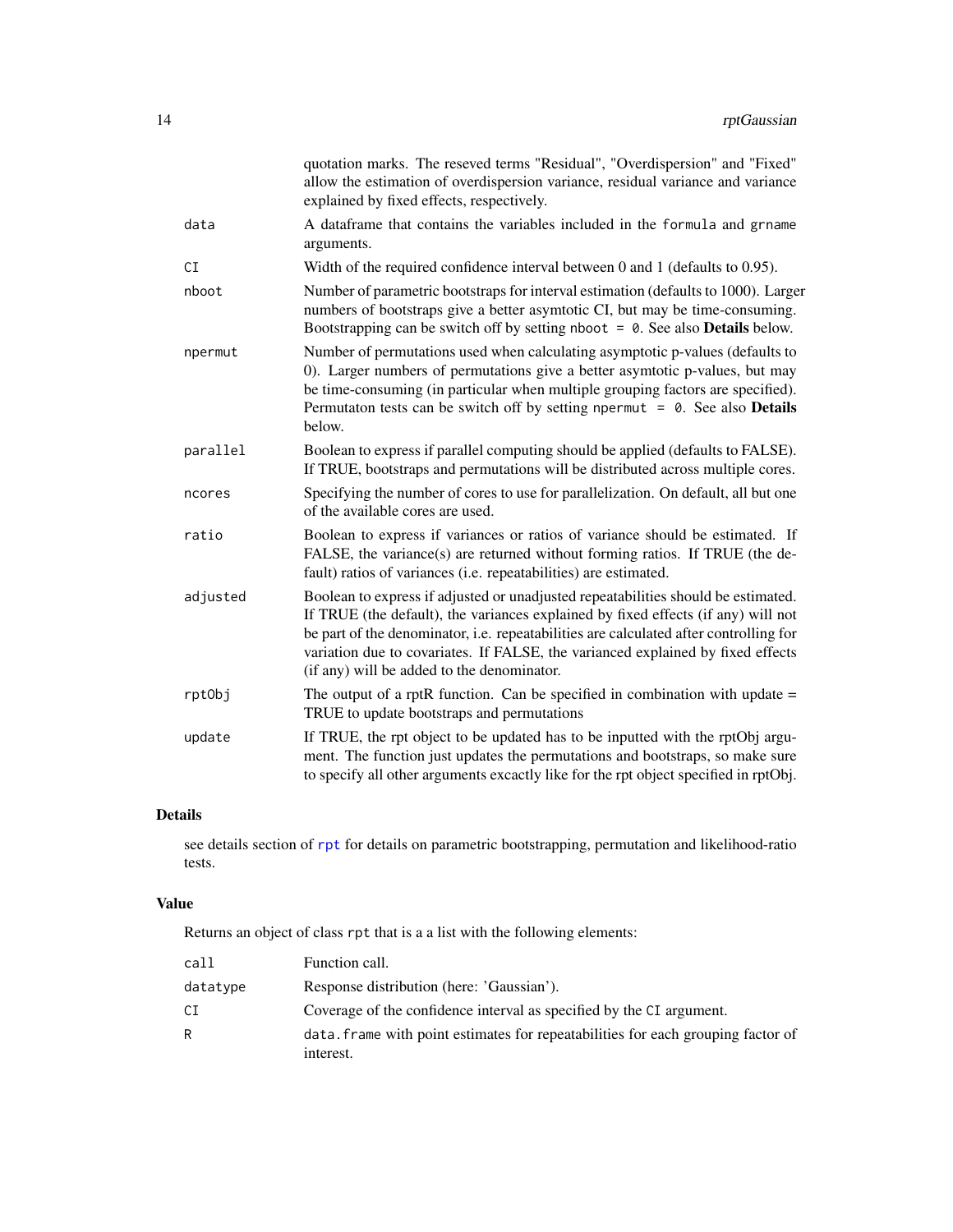<span id="page-14-0"></span>

| se           | data. Frame with approximate standard errors $(se)$ for repeatabilities. Rows<br>repsresent grouping factors of interest. Note that the distribution might not be<br>symmetrical, in which case the se is less informative.                                                                                               |  |
|--------------|---------------------------------------------------------------------------------------------------------------------------------------------------------------------------------------------------------------------------------------------------------------------------------------------------------------------------|--|
| $CI$ emp     | data. frame containing the (empirical) confidence intervals for the repeatabili-<br>ties estiamted based parametric bootstrapping. Each row represents a grouping<br>factor of interest.                                                                                                                                  |  |
| P            | data. frame with p-values based on likelihood-ratio tests (first column) and per-<br>mutation tests (second column). Each row represents a grouping factor of inter-<br>est.                                                                                                                                              |  |
| R_boot       | Vector(s) of parametric bootstrap samples for $R$ . Each list element respesents<br>a grouping factor.                                                                                                                                                                                                                    |  |
| R_permut     | Vector(s) of permutation samples for $R$ . Each list element represents a group-<br>ing factor.                                                                                                                                                                                                                           |  |
| LRT          | list with two elements. (1) The likelihood for the full model and a data. frame<br>called LRT_table for the reduced model(s), which includes columns for the re-<br>spective grouping factor(s), the likelihood(s) $logL_{red}$ , likelihood ratio(s) $LR_{pl}$ ,<br>p-value(s) $LRT\_P$ and degrees of freedom $LRT\_df$ |  |
| ngroups      | Number of groups for each grouping level.                                                                                                                                                                                                                                                                                 |  |
| nobs         | Number of observations.                                                                                                                                                                                                                                                                                                   |  |
| mod          | Fitted model.                                                                                                                                                                                                                                                                                                             |  |
| ratio        | Boolean. TRUE, if ratios have been estimated, FALSE, if variances have been<br>estimated                                                                                                                                                                                                                                  |  |
| adjusted     | Boolean. TRUE, if estimates are adjusted                                                                                                                                                                                                                                                                                  |  |
| all_warnings | list with two elements. 'warnings_boot' and 'warnings_permut' contain warn-<br>ings from the lme4 model fitting of bootstrap and permutation samples, respec-<br>tively.                                                                                                                                                  |  |

# Author(s)

Holger Schielzeth (holger.schielzeth@uni-jena.de), Shinichi Nakagawa (s.nakagawa@unsw.edu.au) & Martin Stoffel (martin.adam.stoffel@gmail.com)

#### References

Carrasco, J. L. & Jover, L. (2003) *Estimating the generalized concordance correlation coefficient through variance components*. Biometrics 59: 849-858.

Nakagawa, S. & Schielzeth, H. (2010) *Repeatability for Gaussian and non-Gaussian data: a practical guide for biologists*. Biological Reviews 85: 935-956

# See Also

[rpt](#page-5-1)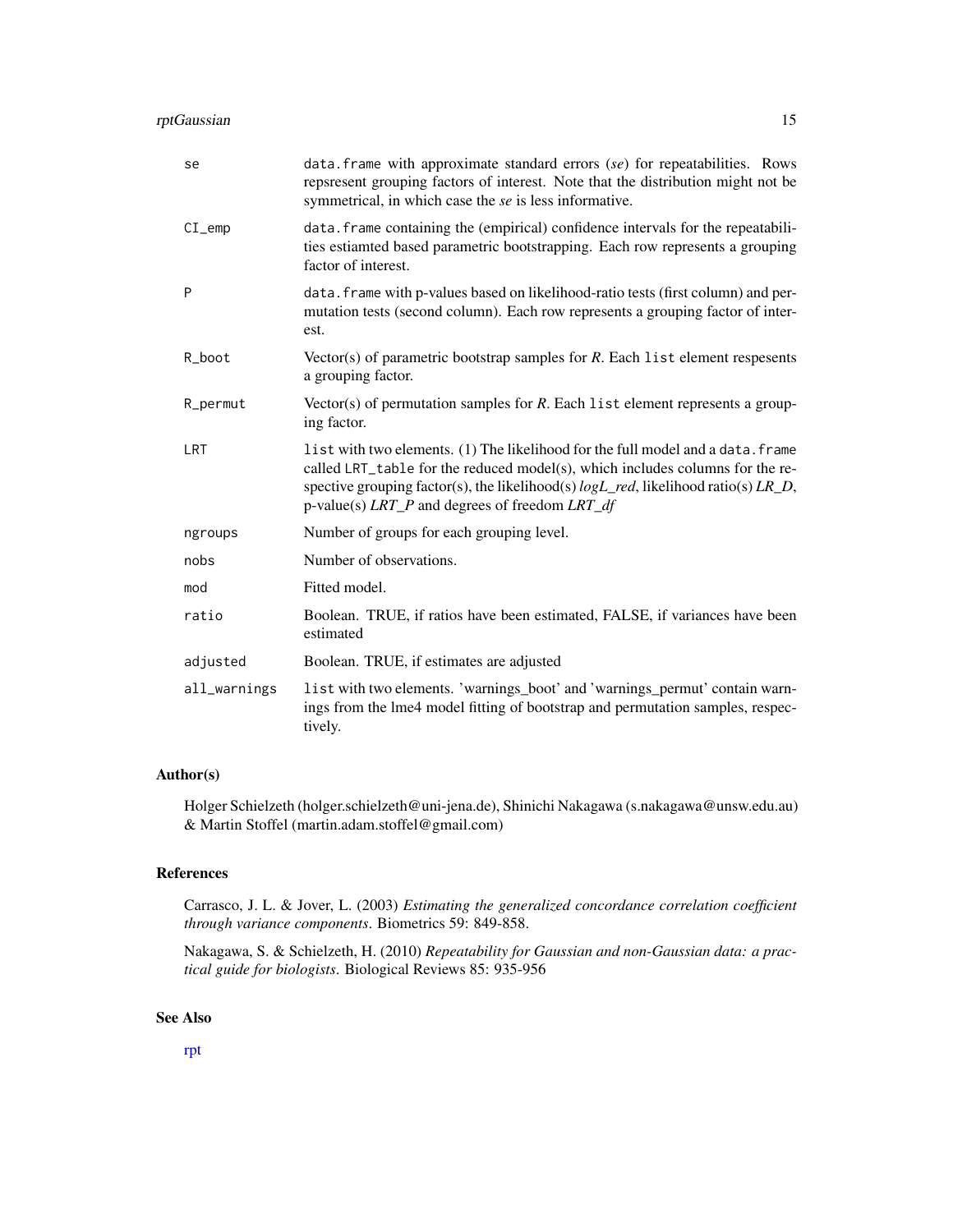### Examples

```
data(BeetlesBody)
# Note: nboot and npermut are set to 3 for speed reasons. Use larger numbers
# for the real analysis.
# one random effect
rpt_est <- rptGaussian(BodyL ~ (1|Population), grname="Population",
                  data=BeetlesBody, nboot=3, npermut=3, ratio = FALSE)
# two random effects
rptGaussian(BodyL ~ (1|Container) + (1|Population), grname=c("Container", "Population"),
                  data=BeetlesBody, nboot=3, npermut=3)
# unadjusted repeatabilities with fixed effects and
# estimation of the fixed effect variance
rptGaussian(BodyL ~ Sex + Treatment + Habitat + (1|Container) + (1|Population),
                  grname=c("Container", "Population", "Fixed"),
                  data=BeetlesBody, nboot=3, npermut=3, adjusted=FALSE)
# two random effects, estimation of variance (instead repeatability)
R_est <- rptGaussian(formula = BodyL ~ (1|Population) + (1|Container),
            grname= c("Population", "Container", "Residual"),
            data=BeetlesBody, nboot=3, npermut=3, ratio = FALSE)
```
<span id="page-15-1"></span>rptPoisson *GLMM-based Repeatability Estimation for Poisson-distributed Data*

#### **Description**

Estimates repeatability from a generalized linear mixed-effects models fitted by restricted maximum likelihood (REML).

#### Usage

```
rptPoisson(formula, grname, data, link = c("log", "sqrt"), CI = 0.95,
 nboot = 1000, npermut = 0, parallel = FALSE, ncores = NULL,
 ratio = TRUE, adjusted = TRUE, expect = "meanobs", rptObj = NULL,
 update = FALSE)
```

```
formula Formula as used e.g. by lmer. The grouping factor(s) of interest needs to be
                  included as a random effect, e.g. '(1|groups)'. Covariates and additional random
                  effects can be included to estimate adjusted repeatabilities.
```
<span id="page-15-0"></span>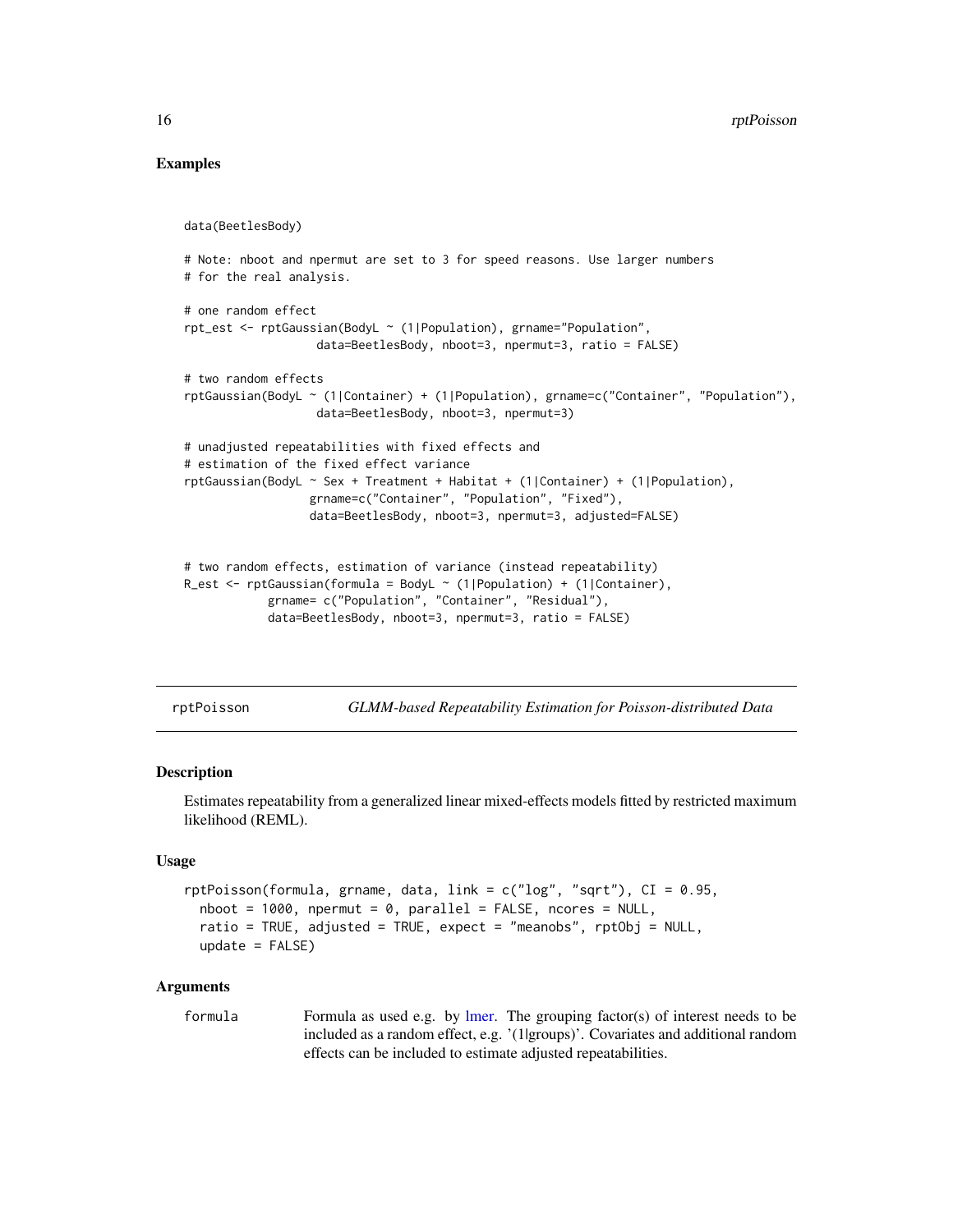# rptPoisson 17

| grname   | A character string or vector of character strings giving the name(s) of the group-<br>ing factor(s), for which the repeatability should be estimated. Spelling needs to<br>match the random effect names as given in formula and terms have to be set in<br>quotation marks. The reseved terms "Residual", "Overdispersion" and "Fixed"<br>allow the estimation of overdispersion variance, residual variance and variance<br>explained by fixed effects, respectively.                                                                                                                                                                                                                                                                                                                                                                                                                    |  |
|----------|--------------------------------------------------------------------------------------------------------------------------------------------------------------------------------------------------------------------------------------------------------------------------------------------------------------------------------------------------------------------------------------------------------------------------------------------------------------------------------------------------------------------------------------------------------------------------------------------------------------------------------------------------------------------------------------------------------------------------------------------------------------------------------------------------------------------------------------------------------------------------------------------|--|
| data     | A dataframe that contains the variables included in the formula and grname<br>arguments.                                                                                                                                                                                                                                                                                                                                                                                                                                                                                                                                                                                                                                                                                                                                                                                                   |  |
| link     | Link function. logit and probit are allowed, defaults to logit.                                                                                                                                                                                                                                                                                                                                                                                                                                                                                                                                                                                                                                                                                                                                                                                                                            |  |
| СI       | Width of the required confidence interval between $0$ and $1$ (defaults to $0.95$ ).                                                                                                                                                                                                                                                                                                                                                                                                                                                                                                                                                                                                                                                                                                                                                                                                       |  |
| nboot    | Number of parametric bootstraps for interval estimation (defaults to 1000). Larger<br>numbers of bootstraps give a better asymtotic CI, but may be time-consuming.<br>Bootstrapping can be switch off by setting nboot $= 0$ . See also <b>Details</b> below.                                                                                                                                                                                                                                                                                                                                                                                                                                                                                                                                                                                                                              |  |
| npermut  | Number of permutations used when calculating asymptotic p-values (defaults to<br>0). Larger numbers of permutations give a better asymtotic p-values, but may<br>be time-consuming (in particular when multiple grouping factors are specified).<br>Permutaton tests can be switch off by setting npermut = $0$ . See also <b>Details</b><br>below.                                                                                                                                                                                                                                                                                                                                                                                                                                                                                                                                        |  |
| parallel | Boolean to express if parallel computing should be applied (defaults to FALSE).<br>If TRUE, bootstraps and permutations will be distributed across multiple cores.                                                                                                                                                                                                                                                                                                                                                                                                                                                                                                                                                                                                                                                                                                                         |  |
| ncores   | Specifying the number of cores to use for parallelization. On default, all but one<br>of the available cores are used.                                                                                                                                                                                                                                                                                                                                                                                                                                                                                                                                                                                                                                                                                                                                                                     |  |
| ratio    | Boolean to express if variances or ratios of variance should be estimated. If<br>FALSE, the variance(s) are returned without forming ratios. If TRUE (the de-<br>fault) ratios of variances (i.e. repeatabilities) are estimated.                                                                                                                                                                                                                                                                                                                                                                                                                                                                                                                                                                                                                                                          |  |
| adjusted | Boolean to express if adjusted or unadjusted repeatabilities should be estimated.<br>If TRUE (the default), the variances explained by fixed effects (if any) will not<br>be part of the denominator, i.e. repeatabilities are calculated after controlling for<br>variation due to covariates. If FALSE, the varianced explained by fixed effects<br>(if any) will be added to the denominator.                                                                                                                                                                                                                                                                                                                                                                                                                                                                                           |  |
| expect   | A character string specifying the method for estimating the expectation in Pois-<br>son models with log link and in Binomial models with logit link (in all other<br>cases the agrument is ignored). The only valid terms are 'meanobs' and 'latent'<br>(and 'liability for binary and proportion data). With the default 'meanobs', the<br>expectation is estimated as the mean of the observations in the sample. With<br>'latent', the expectation is estimated from estiamtes of the intercept and vari-<br>ances on the link scale. While this is a preferred solution, it is susceptible to<br>the distribution of fixed effect covariates and gives appropriate results typically<br>only when all covariances are centered to zero. With 'liability' estimates follow<br>formulae as presented in Nakagawa & Schielzeth (2010). Liability estimates<br>tend to be slightly higher. |  |
| rptObj   | The output of a rptR function. Can be specified in combination with update $=$<br>TRUE to update bootstraps and permutations                                                                                                                                                                                                                                                                                                                                                                                                                                                                                                                                                                                                                                                                                                                                                               |  |
| update   | If TRUE, the rpt object to be updated has to be inputted with the rptObj argu-<br>ment. The function just updates the permutations and bootstraps, so make sure<br>to specify all other arguments excactly like for the rpt object specified in rptObj.                                                                                                                                                                                                                                                                                                                                                                                                                                                                                                                                                                                                                                    |  |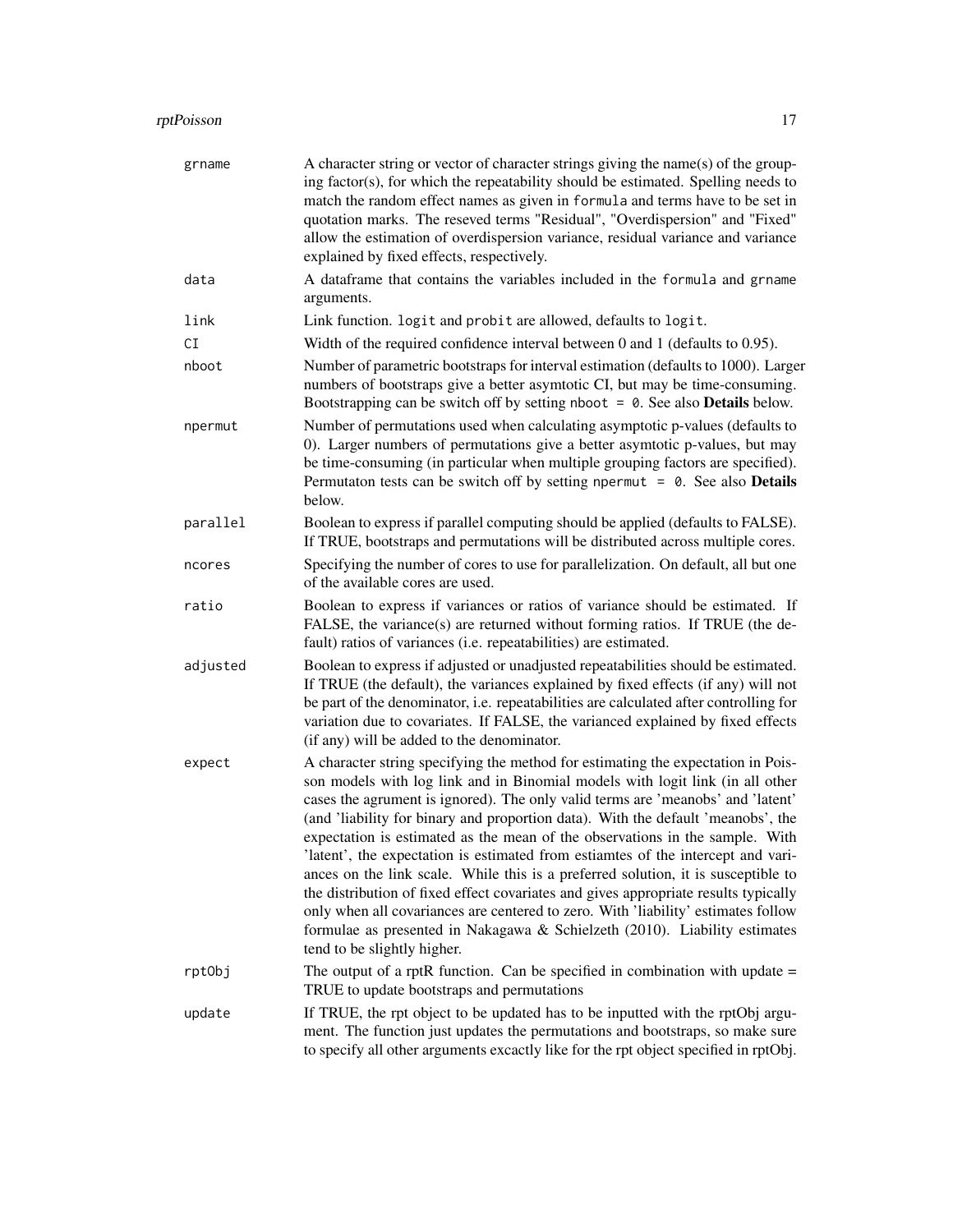# Details

see details section of [rpt](#page-5-1) for details on parametric bootstrapping, permutation and likelihood-ratio tests.

# Value

Returns an object of class rpt that is a a list with the following elements:

| call          | Function call                                                                                                                                                                                                                                                                                                       |  |
|---------------|---------------------------------------------------------------------------------------------------------------------------------------------------------------------------------------------------------------------------------------------------------------------------------------------------------------------|--|
| datatype      | Response distribution (here: 'Poisson').                                                                                                                                                                                                                                                                            |  |
| СI            | Coverage of the confidence interval as specified by the CI argument.                                                                                                                                                                                                                                                |  |
| R             | data. frame with point estimates for repeatabilities. Columns represent group-<br>ing factors of interest. Rows show original and link scale repeatabilites (in this<br>order).                                                                                                                                     |  |
| se            | $data.$ frame with approximate standard errors $(se)$ for repeatabilities. Columns<br>are groups of interest. Rows are original and link scale (in this order). Note that<br>the distribution might not be symmetrical, in which case the se is less informa-<br>tive.                                              |  |
| $CI$ _emp     | list of two elements containing the confidence intervals for repeatabilities on<br>the link and original scale, respectively. Within each list element, lower and<br>upper CI are columns and each row for each grouping factor of interest.                                                                        |  |
| P             | data. frame with p-values from a significance test based on likelihood-ratios in<br>the first column and significance test based on permutation of residuals for both<br>the original and link scale in the second and third column. Each row represents<br>a grouping factor of interest.                          |  |
| R_boot_link   | Parametric bootstrap samples for $R$ on the link scale. Each list element is a<br>grouping factor.                                                                                                                                                                                                                  |  |
| R_boot_org    | Parametric bootstrap samples for $R$ on the original scale. Each list element is<br>a grouping factor.                                                                                                                                                                                                              |  |
| R_permut_link | Permutation samples for $R$ on the link scale. Each list element is a grouping<br>factor.                                                                                                                                                                                                                           |  |
| R_permut_org  | Permutation samples for $R$ on the original scale. Each list element is a group-<br>ing factor.                                                                                                                                                                                                                     |  |
| LRT           | List of two elements. LRT_mod is the likelihood for the full model and (2)<br>$LRT\_table$ is a data.frame for the reduced model(s) including columns for the<br>likelihood $logl\_red$ , the likelihood ratio(s) $LR\_D$ , p-value(s) $LR\_P$ and degrees<br>of freedom for the likelihood-ratio test(s) $LR_df$ . |  |
| ngroups       | Number of groups for each grouping level.                                                                                                                                                                                                                                                                           |  |
| nobs          | Number of observations.                                                                                                                                                                                                                                                                                             |  |
| mod           | Fitted model.                                                                                                                                                                                                                                                                                                       |  |
| ratio         | Boolean. TRUE, if ratios have been estimated, FALSE, if variances have been<br>estimated                                                                                                                                                                                                                            |  |
| adjusted      | Boolean. TRUE, if estimates are adjusted                                                                                                                                                                                                                                                                            |  |
| all_warnings  | list with two elements. 'warnings_boot' and 'warnings_permut' contain warn-<br>ings from the lme4 model fitting of bootstrap and permutation samples, respec-<br>tively.                                                                                                                                            |  |

<span id="page-17-0"></span>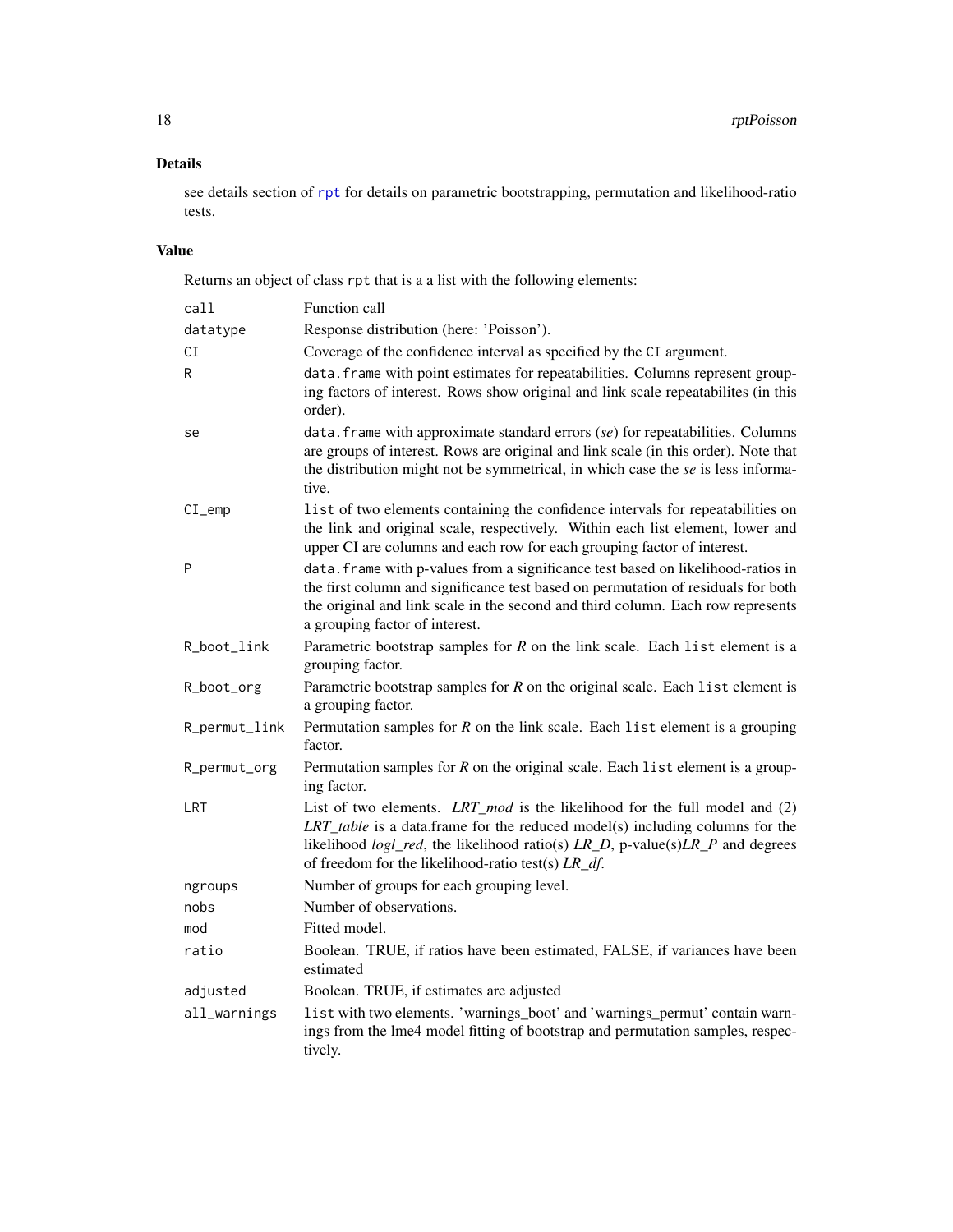#### <span id="page-18-0"></span>rptPoisson and the contract of the contract of the contract of the contract of the contract of the contract of the contract of the contract of the contract of the contract of the contract of the contract of the contract of

#### Author(s)

Holger Schielzeth (holger.schielzeth@uni-jena.de), Shinichi Nakagawa (s.nakagawa@unsw.edu.au) & Martin Stoffel (martin.adam.stoffel@gmail.com)

### References

Carrasco, J. L. & Jover, L. (2003) *Estimating the generalized concordance correlation coefficient through variance components*. Biometrics 59: 849-858.

Faraway, J. J. (2006) *Extending the linear model with R*. Boca Raton, FL, Chapman & Hall/CRC.

Nakagawa, S. & Schielzeth, H. (2010) *Repeatability for Gaussian and non-Gaussian data: a practical guide for biologists*. Biological Reviews 85: 935-956

# See Also

#### [rpt](#page-5-1)

#### Examples

```
# load data
data(BeetlesFemale)
# Note: nboot and npermut are set to 0 for speed reasons.
# estimating adjusted repeatabilities for two random effects
rptPoisson(Egg ~ Treatment + (1|Container) + (1|Population),
                   grname=c("Container", "Population"),
                   data = BeetlesFemale, nboot=0, npermut=0)
# unadjusted repeatabilities with fixed effects and
# estimation of the fixed effect variance
rptPoisson(Egg ~ Treatment + (1|Container) + (1|Population),
                   grname=c("Container", "Population", "Fixed"),
                   data=BeetlesFemale, nboot=0, npermut=0, adjusted=FALSE)
# variance estimation of random effects, residual and overdispersion
rptPoisson(formula = Egg ~ Treatment + (1|Container) + (1|Population),
                   grname=c("Container","Population","Residual", "Overdispersion"),
                   data = BeetlesFemale, nboot=0, npermut=0, ratio = FALSE)
```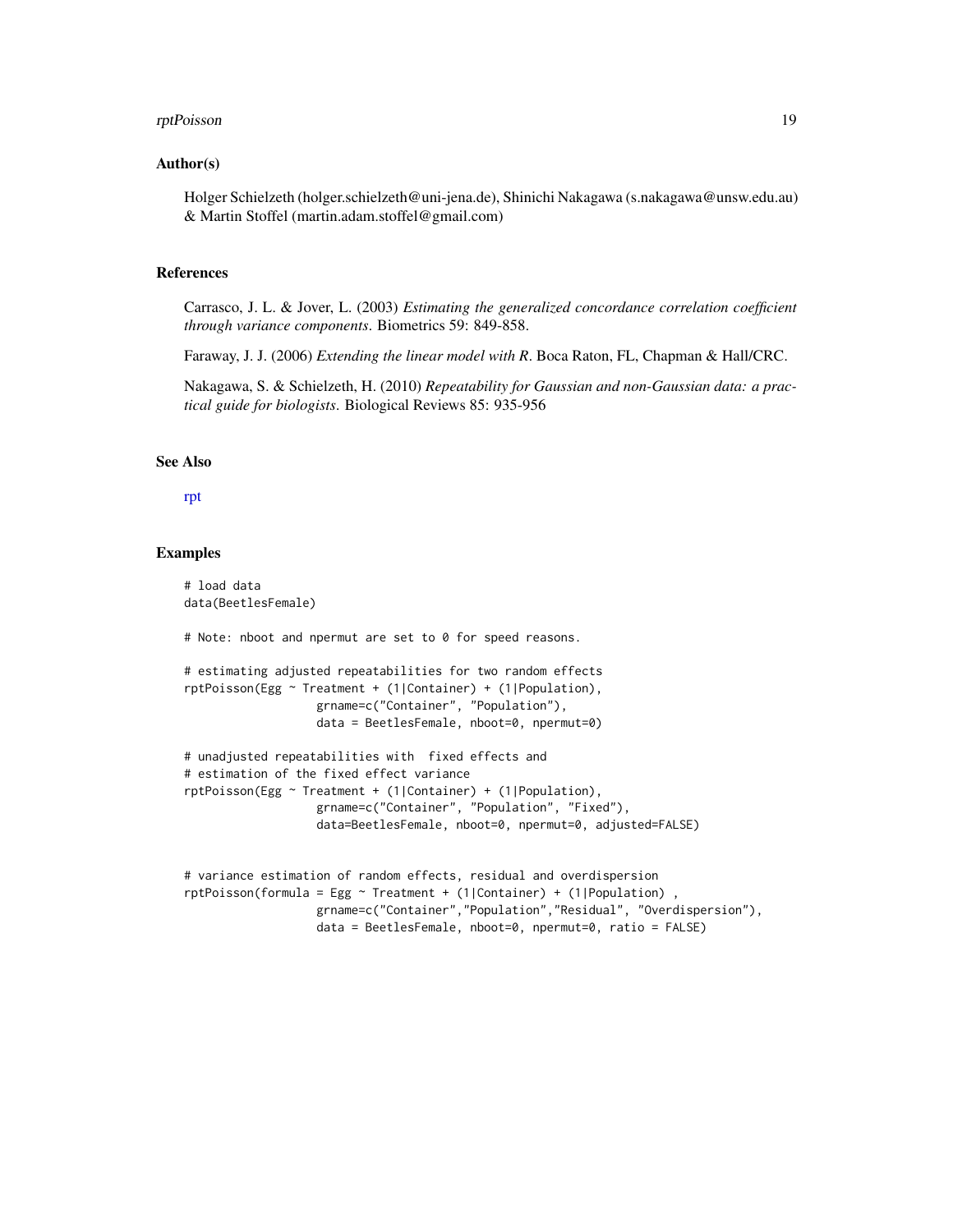<span id="page-19-1"></span><span id="page-19-0"></span>

### Description

Estimates repeatability from a generalized linear mixed-effects models fitted by restricted maximum likelihood (REML).

# Usage

```
rptProportion(formula, grname, data, link = c("logit", "probit"),
 CI = 0.95, nboot = 1000, npermut = 0, parallel = FALSE,
 ncores = NULL, ratio = TRUE, adjusted = TRUE, expect = "meanobs",
 rptObj = NULL, update = FALSE)
```

| formula  | Formula as used e.g. by $l$ mer. The grouping factor(s) of interest needs to be<br>included as a random effect, e.g. '(1 groups)'. Covariates and additional random<br>effects can be included to estimate adjusted repeatabilities.                                                                                                                                                                                                                                    |  |
|----------|-------------------------------------------------------------------------------------------------------------------------------------------------------------------------------------------------------------------------------------------------------------------------------------------------------------------------------------------------------------------------------------------------------------------------------------------------------------------------|--|
| grname   | A character string or vector of character strings giving the name(s) of the group-<br>ing factor(s), for which the repeatability should be estimated. Spelling needs to<br>match the random effect names as given in formula and terms have to be set in<br>quotation marks. The reseved terms "Residual", "Overdispersion" and "Fixed"<br>allow the estimation of overdispersion variance, residual variance and variance<br>explained by fixed effects, respectively. |  |
| data     | A dataframe that contains the variables included in the formula and grname<br>arguments.                                                                                                                                                                                                                                                                                                                                                                                |  |
| link     | Link function. logit and probit are allowed, defaults to logit.                                                                                                                                                                                                                                                                                                                                                                                                         |  |
| CI       | Width of the required confidence interval between 0 and 1 (defaults to 0.95).                                                                                                                                                                                                                                                                                                                                                                                           |  |
| nboot    | Number of parametric bootstraps for interval estimation (defaults to 1000). Larger<br>numbers of bootstraps give a better asymtotic CI, but may be time-consuming.<br>Bootstrapping can be switch off by setting nboot $= 0$ . See also <b>Details</b> below.                                                                                                                                                                                                           |  |
| npermut  | Number of permutations used when calculating asymptotic p-values (defaults to<br>0). Larger numbers of permutations give a better asymtotic p-values, but may<br>be time-consuming (in particular when multiple grouping factors are specified).<br>Permutaton tests can be switch off by setting npermut = $\theta$ . See also <b>Details</b><br>below.                                                                                                                |  |
| parallel | Boolean to express if parallel computing should be applied (defaults to FALSE).<br>If TRUE, bootstraps and permutations will be distributed across multiple cores.                                                                                                                                                                                                                                                                                                      |  |
| ncores   | Specifying the number of cores to use for parallelization. On default, all but one<br>of the available cores are used.                                                                                                                                                                                                                                                                                                                                                  |  |
| ratio    | Boolean to express if variances or ratios of variance should be estimated. If<br>FALSE, the variance(s) are returned without forming ratios. If TRUE (the de-<br>fault) ratios of variances (i.e. repeatabilities) are estimated.                                                                                                                                                                                                                                       |  |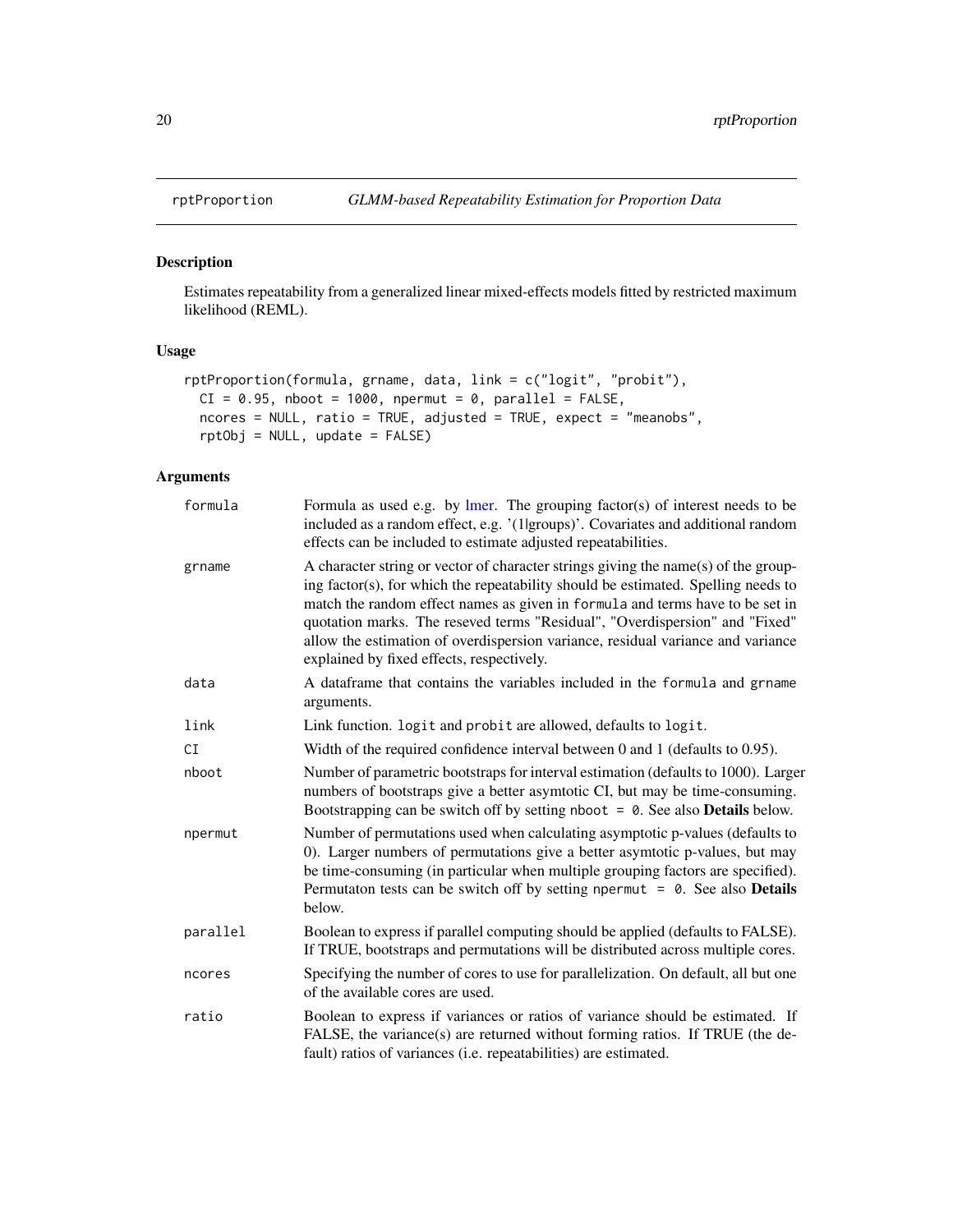<span id="page-20-0"></span>

| adjusted | Boolean to express if adjusted or unadjusted repeatabilities should be estimated.<br>If TRUE (the default), the variances explained by fixed effects (if any) will not<br>be part of the denominator, i.e. repeatabilities are calculated after controlling for<br>variation due to covariates. If FALSE, the varianced explained by fixed effects<br>(if any) will be added to the denominator.                                                                                                                                                                                                                                                                                                                                                                                                                                                                                         |
|----------|------------------------------------------------------------------------------------------------------------------------------------------------------------------------------------------------------------------------------------------------------------------------------------------------------------------------------------------------------------------------------------------------------------------------------------------------------------------------------------------------------------------------------------------------------------------------------------------------------------------------------------------------------------------------------------------------------------------------------------------------------------------------------------------------------------------------------------------------------------------------------------------|
| expect   | A character string specifying the method for estimating the expectation in Pois-<br>son models with log link and in Binomial models with logit link (in all other<br>cases the agrument is ignored). The only valid terms are 'meanobs' and 'latent'<br>(and 'liability for binary and proportion data). With the default 'meanobs', the<br>expectation is estimated as the mean of the observations in the sample. With<br>latent, the expectation is estimated from estiamtes of the intercept and vari-<br>ances on the link scale. While this is a preferred solution, it is susceptible to<br>the distribution of fixed effect covariates and gives appropriate results typically<br>only when all covariances are centered to zero. With 'liability' estimates follow<br>formulae as presented in Nakagawa & Schielzeth (2010). Liability estimates<br>tend to be slightly higher. |
| rptObj   | The output of a rptR function. Can be specified in combination with update $=$<br>TRUE to update bootstraps and permutations                                                                                                                                                                                                                                                                                                                                                                                                                                                                                                                                                                                                                                                                                                                                                             |
| update   | If TRUE, the rpt object to be updated has to be inputted with the rptObj argu-<br>ment. The function just updates the permutations and bootstraps, so make sure<br>to specify all other arguments excactly like for the rpt object specified in rptObj.                                                                                                                                                                                                                                                                                                                                                                                                                                                                                                                                                                                                                                  |

# Details

see details section of [rpt](#page-5-1) for details on parametric bootstrapping, permutation and likelihood-ratio tests.

# Value

Returns an object of class rpt that is a a list with the following elements:

| call     | Function call                                                                                                                                                                                                                                                                              |
|----------|--------------------------------------------------------------------------------------------------------------------------------------------------------------------------------------------------------------------------------------------------------------------------------------------|
| datatype | Response distribution (here: 'Proportion').                                                                                                                                                                                                                                                |
| СI       | Width of the confidence interval.                                                                                                                                                                                                                                                          |
| R        | data. frame with point estimates for repeatabilities. Columns represent group-<br>ing factors of interest. Rows show original and link scale repeatabilities (in this<br>order).                                                                                                           |
| se       | data. Frame with approximate standard errors $(se)$ for repeatabilities. Columns<br>are groups of interest. Rows are original and link scale (in this order). Note that<br>the distribution might not be symmetrical, in which case the se is less informa-<br>tive.                       |
| $CI$ emp | l ist of two elements containing the confidence intervals for repeatabilities on<br>the link and original scale, respectively. Within each list element, lower and<br>upper CI are columns and each row for each grouping factor of interest.                                              |
| P        | data. frame with p-values from a significance test based on likelihood-ratios in<br>the first column and significance test based on permutation of residuals for both<br>the original and link scale in the second and third column. Each row represents<br>a grouping factor of interest. |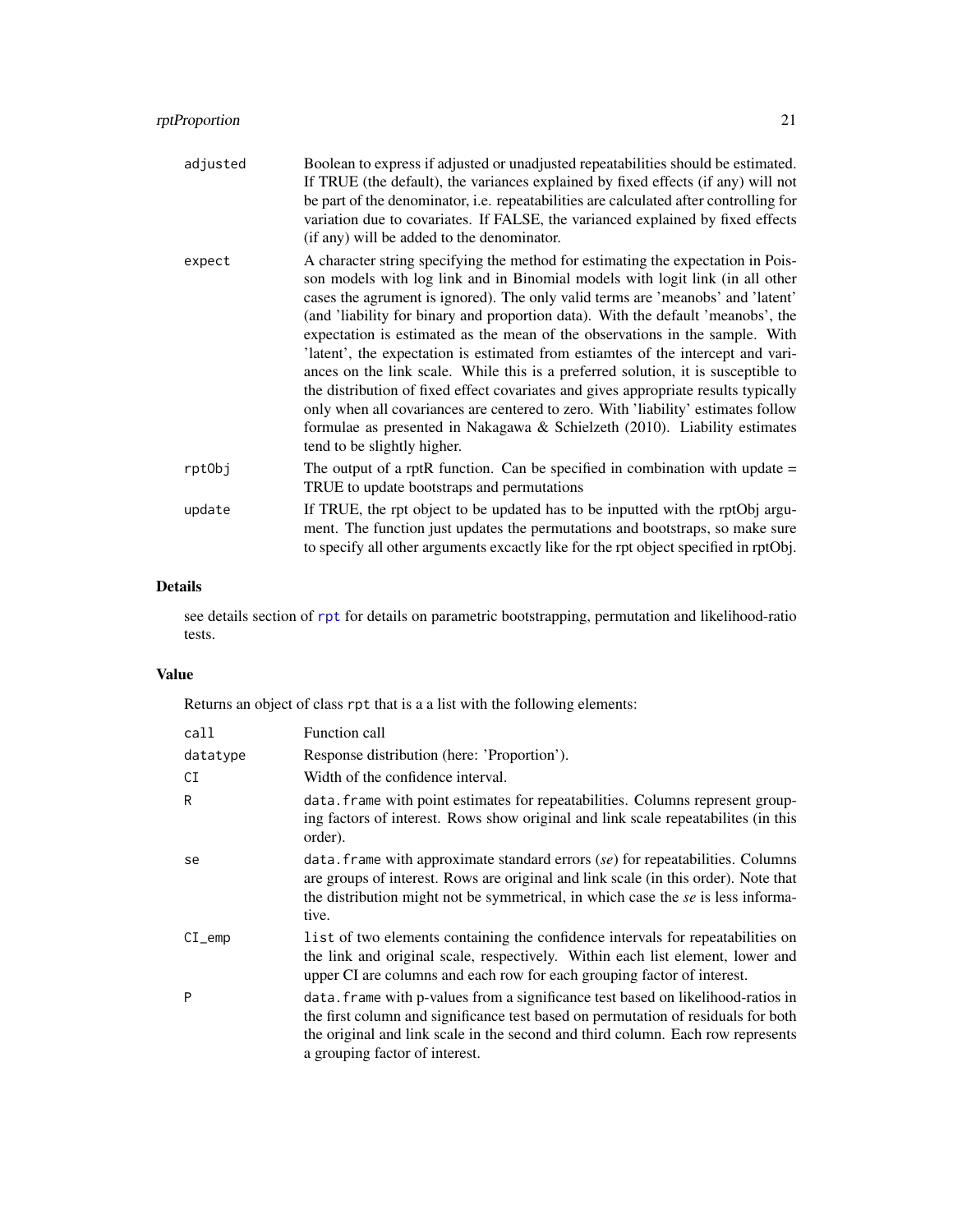| R_boot_link   | Parametric bootstrap samples for $R$ on the link scale. Each list element is a<br>grouping factor.                                                                                                                                                                                                                     |
|---------------|------------------------------------------------------------------------------------------------------------------------------------------------------------------------------------------------------------------------------------------------------------------------------------------------------------------------|
| R_boot_org    | Parametric bootstrap samples for $R$ on the original scale. Each list element is<br>a grouping factor.                                                                                                                                                                                                                 |
| R_permut_link | Permutation samples for $R$ on the link scale. Each list element is a grouping<br>factor.                                                                                                                                                                                                                              |
| R_permut_org  | Permutation samples for $R$ on the original scale. Each list element is a group-<br>ing factor.                                                                                                                                                                                                                        |
| <b>LRT</b>    | List of two elements. LRT_mod is the likelihood for the full model and $(2)$<br>$LRT\_table$ is a data.frame for the reduced model(s) including columns for the<br>likelihood $logl\_red$ , the likelihood ratio(s) $LR\_D$ , p-value(s) $LR\_P$ and degrees<br>of freedom for the likelihood-ratio test(s) $LR_d f$ . |
| ngroups       | Number of groups for each grouping level.                                                                                                                                                                                                                                                                              |
|               |                                                                                                                                                                                                                                                                                                                        |
| nobs          | Number of observations.                                                                                                                                                                                                                                                                                                |
| overdisp      | Overdispersion parameter. Equals the variance in the observational factor ran-<br>dom effect                                                                                                                                                                                                                           |
| mod           | Fitted model.                                                                                                                                                                                                                                                                                                          |
| ratio         | Boolean. TRUE, if ratios have been estimated, FALSE, if variances have been<br>estimated                                                                                                                                                                                                                               |
| adjusted      | Boolean. TRUE, if estimates are adjusted                                                                                                                                                                                                                                                                               |

# Author(s)

Holger Schielzeth (holger.schielzeth@uni-jena.de), Shinichi Nakagawa (s.nakagawa@unsw.edu.au) & Martin Stoffel (martin.adam.stoffel@gmail.com)

# References

Carrasco, J. L. & Jover, L. (2003) *Estimating the generalized concordance correlation coefficient through variance components*. Biometrics 59: 849-858.

Faraway, J. J. (2006) *Extending the linear model with R*. Boca Raton, FL, Chapman & Hall/CRC.

Nakagawa, S. & Schielzeth, H. (2010) *Repeatability for Gaussian and non-Gaussian data: a practical guide for biologists*. Biological Reviews 85: 935-956

# See Also

[rpt](#page-5-1)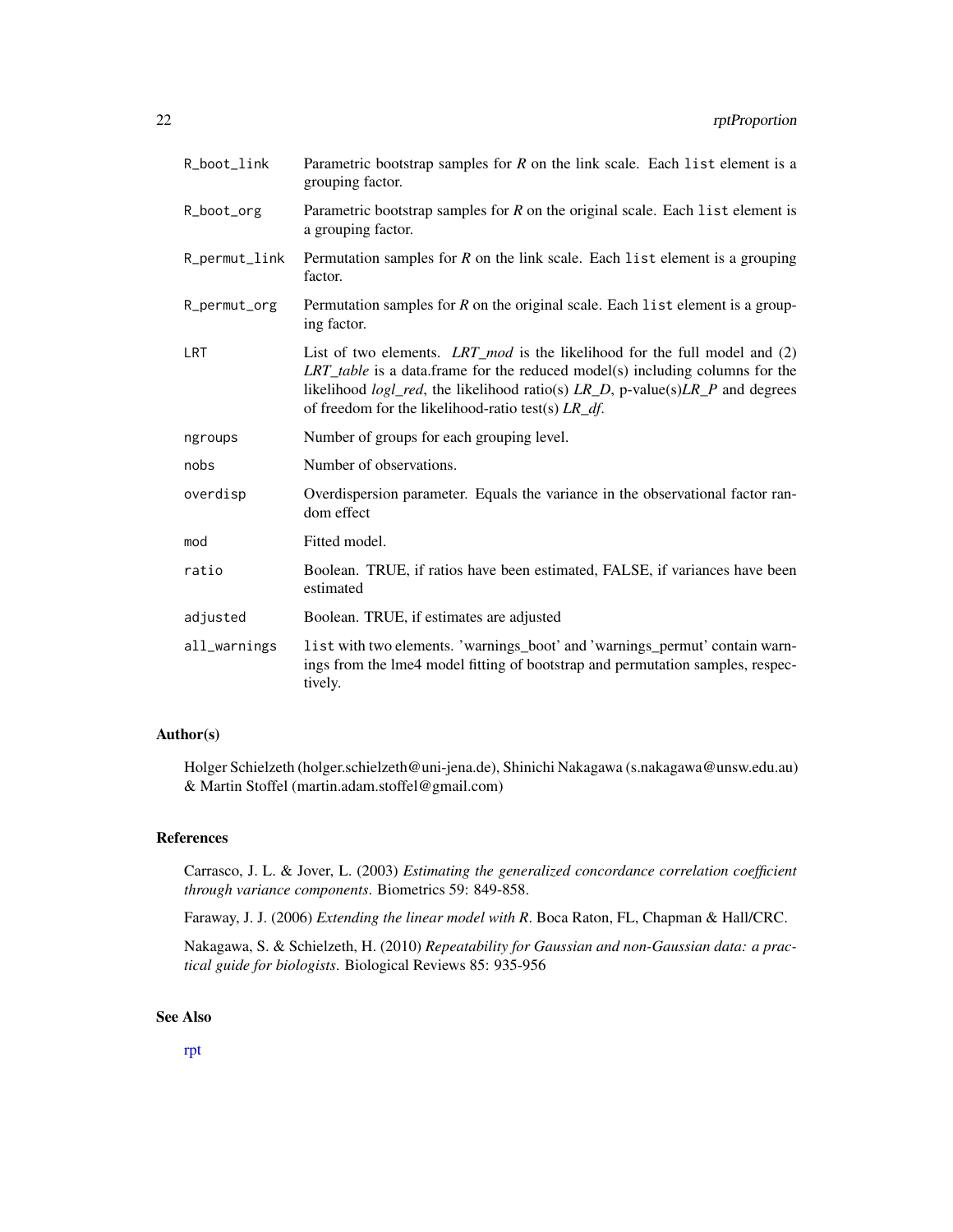#### <span id="page-22-0"></span> $rptR$  23

#### Examples

data(BeetlesMale)

```
# prepare proportion data
BeetlesMale$Dark <- BeetlesMale$Colour
BeetlesMale$Reddish <- (BeetlesMale$Colour-1)*-1
BeetlesColour <- aggregate(cbind(Dark, Reddish) ~ Treatment + Population + Container,
     data=BeetlesMale, FUN=sum)
# Note: nboot and npermut are set to 0 for speed reasons.
# repeatability with one grouping level
rptProportion(cbind(Dark, Reddish) ~ (1|Population),
     grname=c("Population"), data=BeetlesColour, nboot=3, npermut=3)
# unadjusted repeatabilities with fixed effects and
# estimation of the fixed effect variance
rptProportion(cbind(Dark, Reddish) ~ Treatment + (1|Container) + (1|Population),
     grname=c("Population", "Fixed"),
     data=BeetlesColour, nboot=0, npermut=0, adjusted=FALSE)
# variance estimation of random effects, residual and overdispersion
rptProportion(cbind(Dark, Reddish) ~ Treatment + (1|Container) + (1|Population),
     grname=c("Container","Population","Residual", "Overdispersion"),
     data = BeetlesColour, nboot=0, npermut=0, ratio = FALSE)
```
<span id="page-22-1"></span>rptR *rptR: Repeatability Estimation for Gaussian and Non-Gaussian data*

#### Description

A collection of functions for calculating point estimates, interval estimates and significance tests of the repeatability (intra-class correlation coefficient) as well as variance components in mixed effects models. The function [rpt](#page-5-1) is a wrapper function that calls more specialised functions as required. Specialised functions can also be called directly (see [rpt](#page-5-1) for details). All functions return lists of values in the form of an S3 object rpt. The function [summary.rpt](#page-23-1) produces summaries in a detailed format and [plot.rpt](#page-3-1) plots bootstraps or permutation results.

#### **Note**

Currently there four different functions depending on the distribution and type of response: (1) [rptGaussian](#page-12-1) for a Gaussian response distributions, (2) [rptPoisson](#page-15-1) for Poisson-distributed data, (3) [rptBinary](#page-9-1) for binary response following binomial distributions and (4) [rptProportion](#page-19-1) for response matrices with a column for successes and a column for failures that are analysed as proportions following binomial distributions. All function use a mixed model framework in lme4, and the non-Gaussian functions use an observational level random effect to account for overdispersion.

All functions use the argument formula, which is the same formula interface as in the lme4 package (indeed models are fitted by lmer or glmer). Repeatabilites are calculated for the response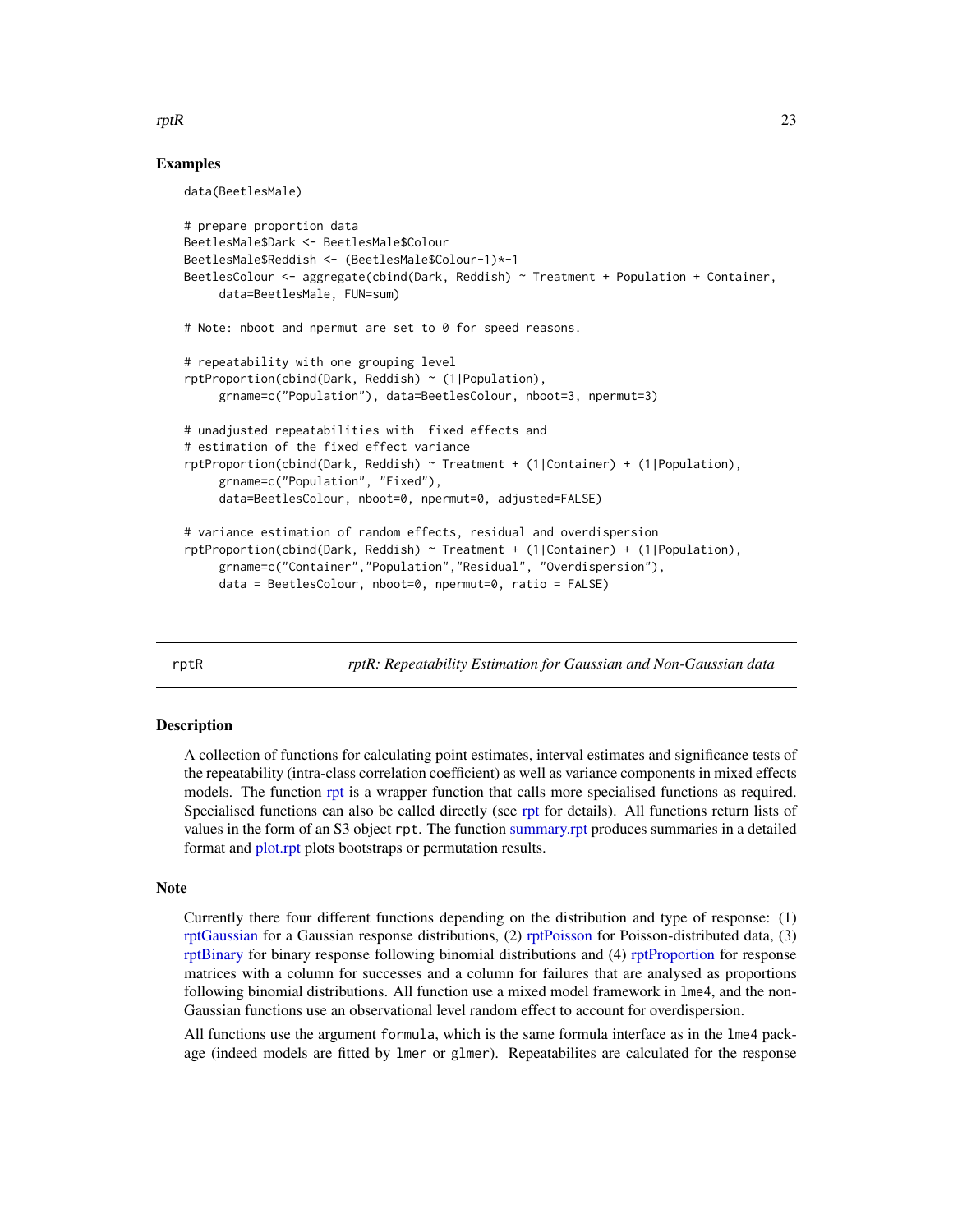variable, while one or more grouping factors of interest can be assigned as random effects in the form (1|group) and have to be specified with the grname argument. This allows to estimate adjusted repeatabilities (controlling for fixed effects) and the estimation of multiple variance components simultaneously (multiple random effects). All variables have to be columns in a data. frame given in the data argument. The link argument specifies the link function for a given non-Gaussian distribtion.

The argument ratio allows switching to raw variances rather than ratios of variances to be estimated and The argument adjusted allows switching to an estimation where the variance explained by fixed effects is included in the denominator of the repeatability calculation. The reserved grname terms "Residual", "Overdispersion" and "Fixed" allow the estimation of oversipersion variance, residual variance and variance explained by fixed effects, respectively. All computation can be parallelized with the parallel argument, which enhances computation speed for larger computations.

When using rptR please cite:

Stoffel, M., Nakagawa, S. & Schielzeth, H. (2017) *rptR: Repeatability estimation and variance decomposition by generalized linear mixed-effects models.*. Methods Ecol Evol. Accepted Author Manuscript. doi:10.1111/2041-210X.12797

#### Author(s)

Martin Stoffel (martin.adam.stoffel@gmail.com), Shinichi Nakagawa (s.nakagawa@unsw.edu.au) & Holger Schielzeth (holger.schielzeth@uni-jena.de)

### References

Nakagawa, S. & Schielzeth, H. (2010) *Repeatability for Gaussian and non-Gaussian data: a practical guide for biologists*. Biological Reviews 85: 935-956

<span id="page-23-1"></span>summary.rpt *Summary of a rpt object*

#### Description

Summary of a rpt object

#### Usage

```
## S3 method for class 'rpt'
summary(object, ...)
```

| object   | An rpt object returned from one of the rpt functions |
|----------|------------------------------------------------------|
| $\cdots$ | Additional arguments; none are used in this method.  |

<span id="page-23-0"></span>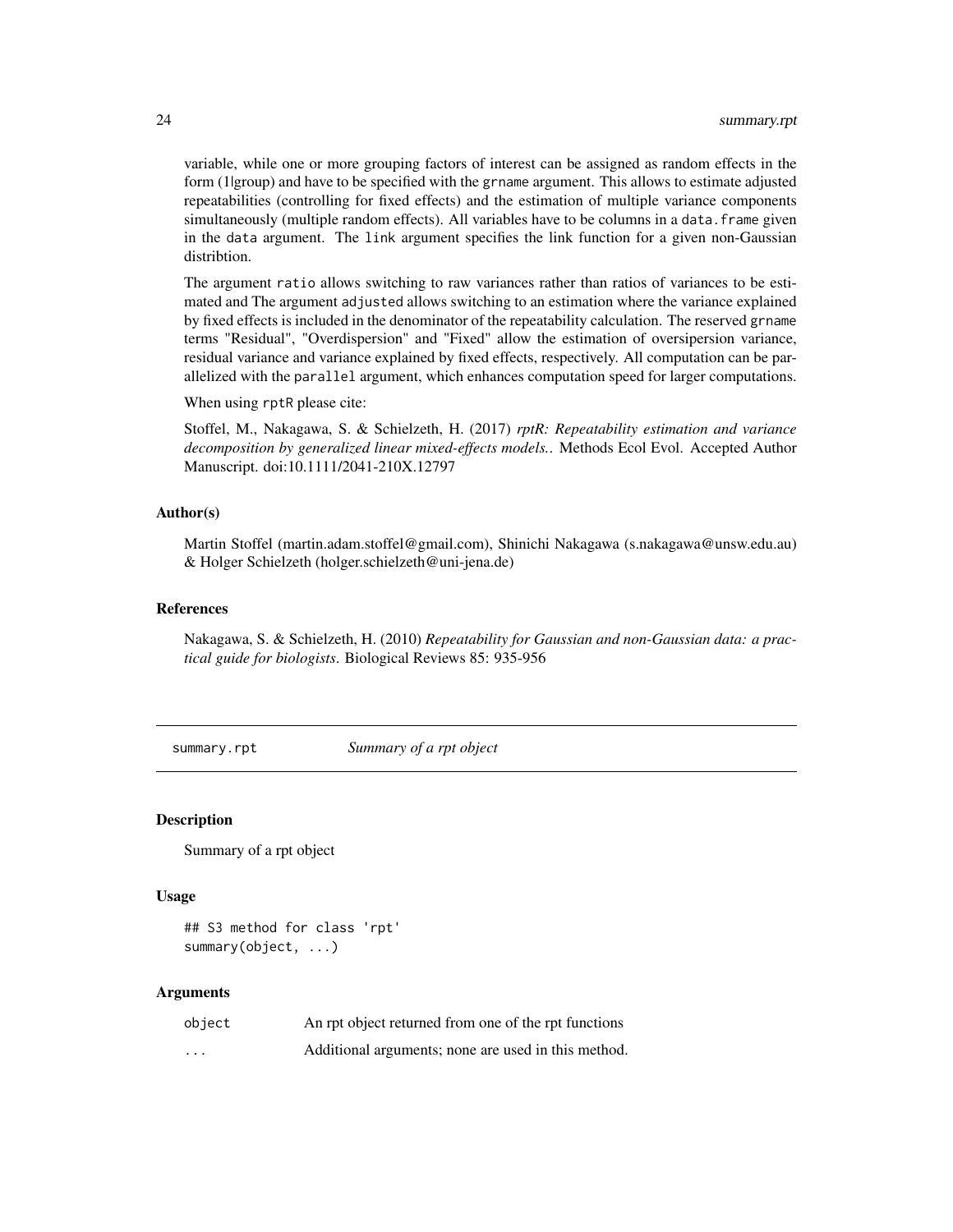# summary.rpt 25

# Author(s)

Holger Schielzeth (holger.schielzeth@uni-jena.de), Shinichi Nakagawa (s.nakagawa@unsw.edu.au), Martin Stoffel (martin.adam.stoffel@gmail.com)

# References

Nakagawa, S. and Schielzeth, H. (2010) *Repeatability for Gaussian and non-Gaussian data: a practical guide for biologists*. Biological Reviews 85: 935-956